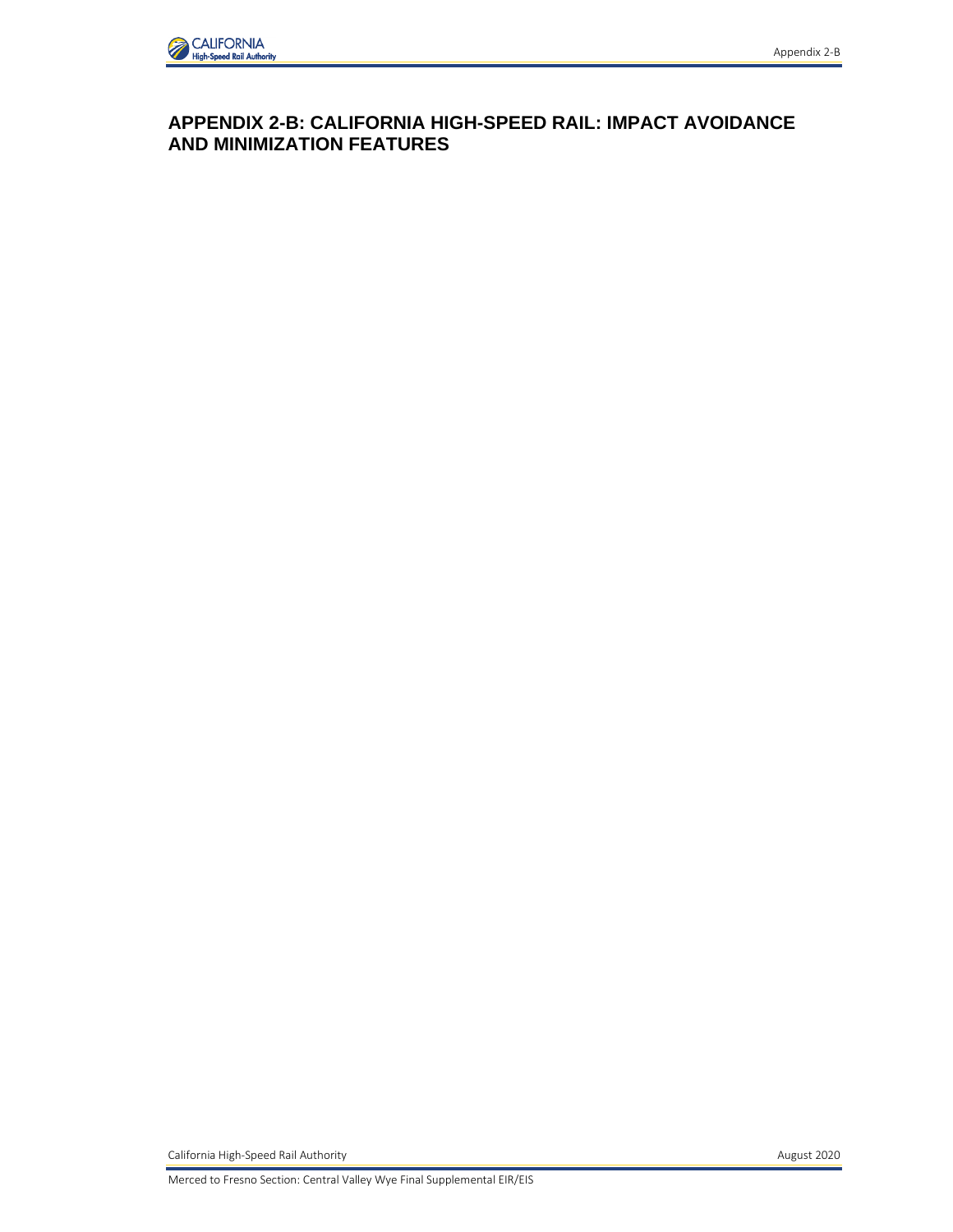

# **APPENDIX 2-B: CALIFORNIA HIGH-SPEED RAIL: IMPACT AVOIDANCE AND MINIMIZATION FEATURES**

# **Definitions**

The California High-Speed Rail Authority (Authority) has pledged to integrate programmatic impact avoidance and minimization features (IAMF) consistent with the *2005 Statewide Program Environmental Impact Report (EIR)/Environmental Impact Statement (EIS)* (Authority and FRA 2005), *2008 Bay Area to Central Valley Program EIR/EIS* (Authority and FRA 2008) and *2012 Bay Area to Central Valley High-Speed Train (HST) Partially Revised Final Program EIR* (Authority 2012).

The Authority would implement these features during project design and construction, as relevant to the Merced to Fresno Section: Central Valley Wye, to avoid or minimize impacts.

IAMFs incorporated into the Central Valley Wye alternatives design and construction would avoid or minimize the environmental or community impacts. The description of each measure details the means and effectiveness of the measure in avoiding or minimizing impacts, as well as the environmental benefits of implementing the measure. For example, an IAMF can require development of measures to reduce impacts on air quality and hydrology based on applicable design standards that would also reduce impacts to biological resources.

The factual basis for their efficacy, feasibility, and implementation is provided. The IAMFs would be included in the mitigation monitoring and enforcement plan to enhance implementation tracking, identify responsible party, and clarify implementation timing.

Since publication of the Draft Supplemental EIR/EIS, this appendix has been updated to reflect program-wide changes in IAMFs. Such changes generally strengthen and/or add detail to previous IAMF language. Throughout the analyses in Volume I, each changed IAMF has been reviewed in light of resource topic impact conclusions. None of the program-wide IAMF changes have substantially altered any impact conclusion herein.

# **Descriptions**

## **Aesthetics and Visual Quality**

## **AVR-IAMF#1: Aesthetic Options**

Prior to construction the Contractor shall document, through issue of a technical memorandum, how the Authority's aesthetic guidelines have been employed to minimize visual impacts. The Authority seeks to balance providing a consistent, project-wide aesthetic with the local context for the numerous high-speed rail non-station structures across the state. Examples of aesthetic options would be provided to local jurisdictions that can be applied to non-standard structures in the high-speed rail system. Refer to Aesthetic Options for Non-Station Structures, 2017.

## **AVR-IAMF#2: Aesthetics Review Process**

Prior to construction, the Contractor shall document that the Authority's aesthetic review process has been followed to guide the development of non-station area structures. Documentation shall be through issuance of a technical memorandum to the Authority. The Authority would identify key non-station structures recommended for aesthetic treatment, consult with local jurisdictions on how best to involve the community in the process, solicit input from local jurisdictions on their aesthetic preferences, and evaluate aesthetic preferences for potential cost, schedule and operational impacts. The Authority would also evaluate compatibility with project-wide aesthetic goals, include recommended aesthetic approaches in the construction procurement documents, and work with the contractor and local jurisdictions to review designs and local aesthetic preferences and incorporate them into final design and construction. Refer to Aesthetic Options for Non-Station Structures, 2017.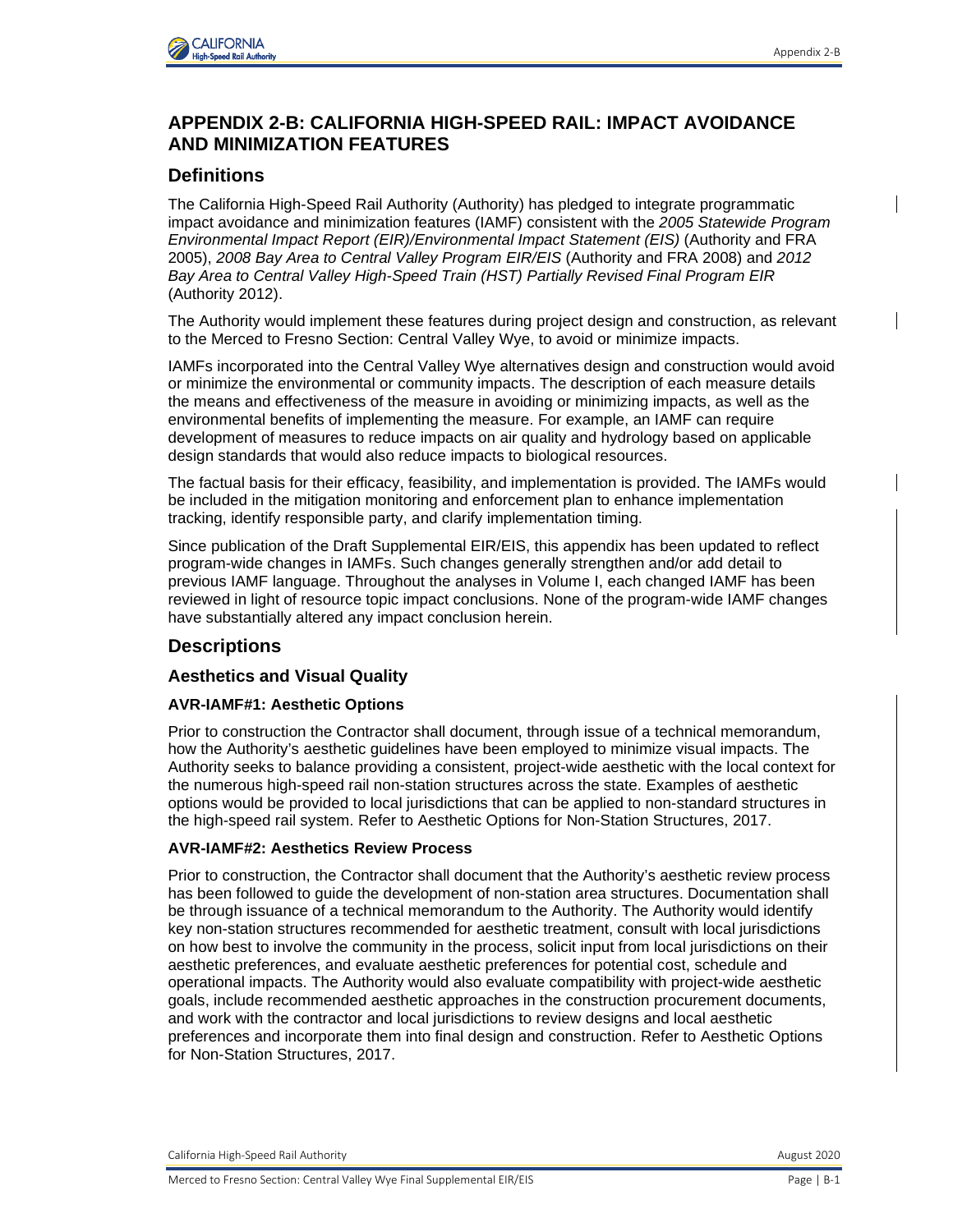

# **Agricultural and Farmland**

## **AG-IAMF#1: Restoration of Important Farmland Used for Temporary Staging Areas**

Prior to any ground disturbing activities at the site of a temporary construction staging area located on Important Farmland, the Contractor shall prepare a restoration plan addressing specific actions, sequence of implementation, parties responsible for implementation and successful achievement of restoration for temporary impacts. Actions shall include removing and stockpiling the top 18 inches of soil for replacement on-site during restoration activities. Before beginning construction use of sites on Important Farmland, the Contractor shall submit the restoration plan to the Authority for review and obtain Authority (and if applicable, the landowner) approval. The restoration plan shall include time-stamped photo documentation of the preconstruction conditions of all temporary staging areas.

All construction access, mobilization, material laydown, and staging areas on Important Farmlands would be returned to a condition equal to the pre-construction staging condition. This requirement is included in the design-build construction contract requirements.

#### **AG-IAMF#2: Permit Assistance**

Prior to disturbance-causing activities affecting any segment of a confined animal facility, the Authority would assign a representative to act as a single point of contact to assist each confined animal facility owner during the process of obtaining new or amended permits or other regulatory compliance necessary to the continued operation or relocation of the facility. The Authority would consider and may provide compensation when acquisition of a confined animal site would require either relocation of the facility or amendment of its existing regulatory permits. The Authority would create a permit assistance center for landowners and operators whose operations would be out of compliance with permits because of the HSR. This permit center would focus on helping the permit holders modify or obtain any new permits that are required because of the HSR impacts.

## **AG-IAMF#3: Farmland Consolidation Program**

The Authority would establish and administer a farmland consolidation program to sell remnant parcels to neighboring landowners for consolidation with adjacent farmland properties. In addition, the program would assist the owners of remnant parcels in selling those remnants to adjacent landowners, upon request. The goal of the program is to provide for continued agricultural use on the maximum feasible amount of remnant parcels that otherwise may not be economic to farm. The program would focus on severed remainder parcels, including those that were under Williamson Act or Farmland Security Act contract at the time of right-of-way acquisition and have become too small to remain in the local Williamson Act or Farmland Security Act program. The program would assist landowners in obtaining lot line adjustments where appropriate to incorporate remnant parcels into a larger parcel that is consistent with size requirements under the local government regulations.

The program will operate for a minimum of 5 years after construction of the section is completed. The Authority shall document implementation of this measure through issuance of a compliance memorandum- after the minimum operation period of 5 years has elapsed. The document shall be filed with Environmental Mitigation Management and Assessment system (EMMA).

## **Air Quality**

## **AQ-IAMF#1: Fugitive Dust Emissions**

During construction, the Contractor shall employ the following measures to minimize and control fugitive dust emissions. The Contractor shall prepare a fugitive dust control plan for each distinct construction segment. At a minimum, the plan shall describe how each measure would be employed and identify an individual responsible for ensuring implementation. At a minimum, the plan shall address the following components unless alternative measures are approved by the applicable air quality management district.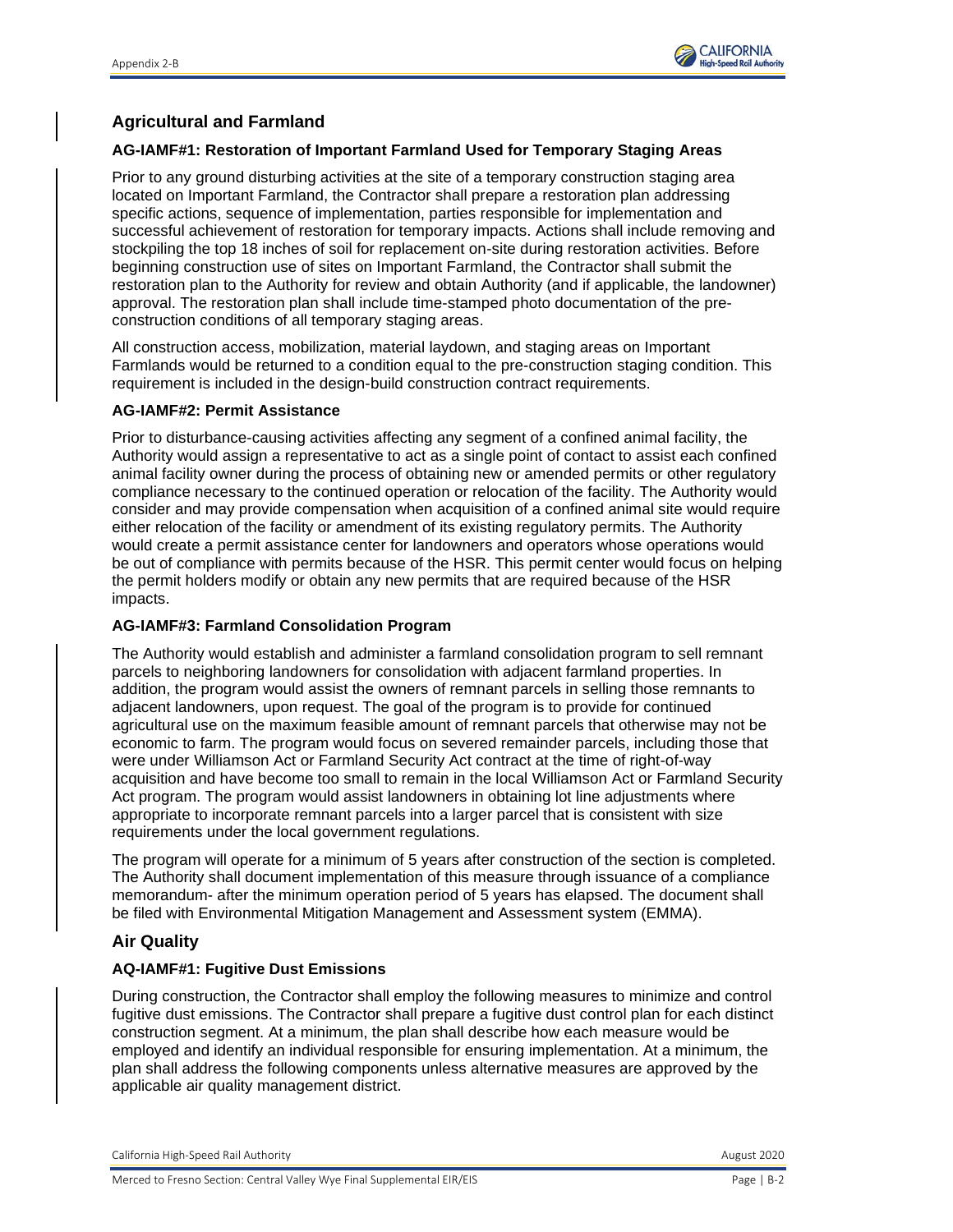

- Cover all vehicle loads transported on public roads to limit visible dust emissions, and maintain at least 6 inches of freeboard space from the top of the container or truck bed.
- Clean all trucks and equipment before exiting the construction site using an appropriate cleaning station that does not allow runoff to leave the site or mud to be carried on tires off the site.
- Water exposed surfaces and unpaved roads at a minimum three times daily with adequate volume to result in wetting of the top 1 inch of soil but avoiding overland flow. Rain events may result in adequate wetting of top 1 inch of soil thereby alleviating the need to manually apply water.
- Limit vehicle travel speed on unpaved roads to 15 miles per hour (mph).
- Suspend any dust-generating activities when average wind speed exceeds 25 mph.
- Stabilize all disturbed areas, including storage piles that are not being used on a daily basis for construction purposes, by using water, a chemical stabilizer/suppressant, hydro mulch or by covering with a tarp or other suitable cover or vegetative ground cover, to control fugitive dust emissions effectively. In areas adjacent to organic farms, the Authority would use nonchemical means of dust suppression.
- Stabilize all on-site unpaved roads and off-site unpaved access roads, using water or a chemical stabilizer/suppressant, to effectively control fugitive dust emissions. In areas adjacent to organic farms, the Authority would use non-chemical means of dust suppression.
- Carry out watering or presoaking for all land clearing, grubbing, scraping, excavation, land leveling, grading, cut and fill, and demolition activities.
- For buildings up to 6 stories in height, wet all exterior surfaces of buildings during demolition.
- Limit or expeditiously remove the accumulation of mud or dirt from adjacent public streets at a minimum of once daily, using a vacuum type sweeper.
- After the addition of materials to or the removal of materials from surface or outdoor storage piles, apply sufficient water or a chemical stabilizer/suppressant.

#### **AQ-IAMF#2: Selection of Coatings**

During construction, the Contractor shall use:

- Low-volatile organic compound (VOC) paint that contains less than 10 percent of VOC contents (VOC, 10%).
- Super-compliant or Clean Air paint that has a lower VOC content than that required by San Joaquin Valley Unified Air Pollution Control District Rule 4601, when available. If not available, the Contractor shall document lack of availability, recommend alternative measure(s) to comply with Rule 4601 or disclose absence of measure(s) for full compliance and obtain concurrence from the Authority.

## **Biological Resources**

#### **BIO-IAMF#1: Designate Project Biologist, Designated Biologists, Species-Specific Biological Monitors and General Biological Monitors**

At least 15 business days prior to commencement of any ground disturbing activity, including but not limited to geotechnical investigations, utility realignments, creation of staging areas, or initial clearing and grubbing, the Authority will submit the name(s) and qualifications of Project Biologists, Designated Biologists, Species-Specific Biological Monitors, and General Biological Monitors retained to conduct biological resource monitoring activities and implement avoidance and minimization measures. No ground disturbing activity will begin until the Authority has received written approval from the U.S. Fish and Wildlife Service (USFWS), National Marine Fisheries Service (NMFS), where applicable, and the California Department of Fish and Wildlife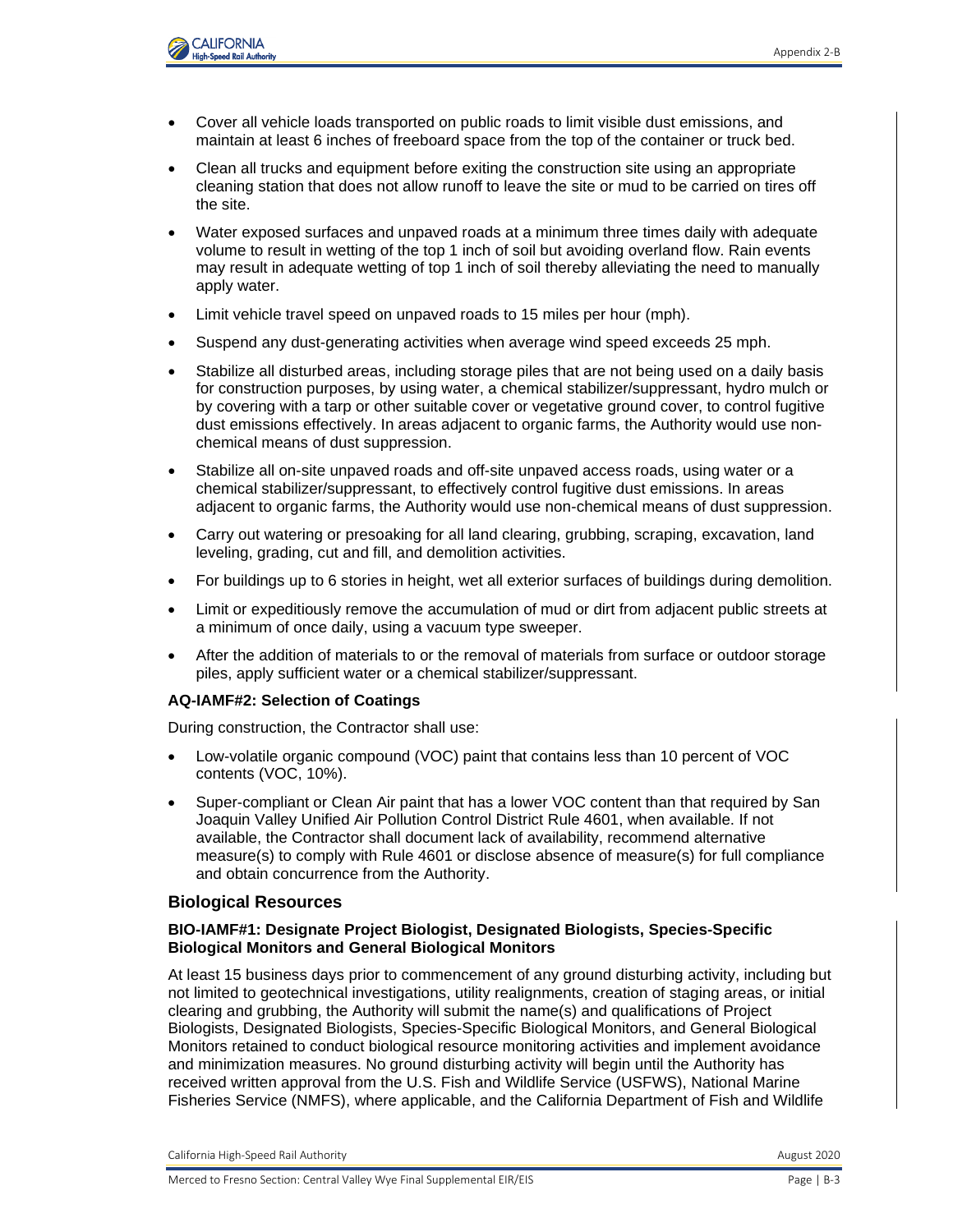

(CDFW) that the biologists and monitors have been approved to conduct the specified work. The Project Biologist is responsible for ensuring the timely implementation of the biological avoidance and minimization measures as outlined in the Biological Resources Management Plan (BRMP), and for guiding and directing the work of the Designated Biologists and Biological Monitors. Designated Biologists will be responsible for directly overseeing and reporting the implementation of general and species-specific conservation measures. In some instances, Designated Biologists will only be approved for specific species, in which case they will only be authorized to conduct surveys and implement measures for the species for which they have been approved. Species-Specific Biological Monitors will be responsible for implementation of species-specific measures for the species for which they have been approved, and will report directly to a Designated Biologist. General Biological Monitors will report directly to a Designated Biologist or to the Project Biologist. General Biological Monitors will be responsible for conducting Worker Environmental Awareness Program (WEAP) training, implementing general conservation measures, conducting general compliance monitoring, and reporting on compliance monitoring activities. The term Project Biologist is used in these IAMFs to mean the Project Biologist, Designated Biologists, Species-Specific Biological Monitors, and General Biological Monitors, as appropriate. When the Authority is specified as implementing an IAMF, it is assumed that the Authority, or its contractor or agent, is implementing the IAMF under the supervision of biologists and biological monitors, as appropriate.

## **BIO-IAMF#2: Facilitate Agency Access**

Throughout the construction period, the Authority will allow access by the USFWS, NMFS, U.S. Army Corps of Engineers (USACE), CDFW, and State Water Resources Control Board (SWRCB) to the project site. Because of safety concerns, all visitors will check in with the Authority's resident engineer prior to entering the project footprint. In the event that agency personnel visit the project footprint, the Project Biologist will prepare a memorandum within 3 business days after the visit documenting the issues raised during the field meeting. The Project Biologist will report any issues regarding regulatory compliance raised by agency personnel to the Authority.

#### **BIO-IAMF#3: Prepare Worker Environmental Awareness Program (WEAP) Training Materials and Conduct Construction Period WEAP Training**

Prior to any ground disturbing activity, the Project Biologist will prepare a Worker Environmental Awareness Program (WEAP) for the purpose of training construction crews to recognize and identify sensitive biological resources that may be encountered in the vicinity of the project footprint. The WEAP training materials will be submitted to the Authority for review and approval. A video of the WEAP training prepared and presented by the Project Biologist and approved by the Authority may be used if the Project Biologist is not available to present the training in person.

At a minimum, WEAP training materials will include the following information: key provisions of the federal Endangered Species Act (federal ESA), the California Endangered Species Act (CESA), the Bald and Golden Eagle Protection Act (BGEPA), the Migratory Bird Treaty Act (MBTA), California Fish and Game Code 1600, Porter-Cologne Water Quality Control Act (Porter-Cologne), and the Clean Water Act (CWA); the consequences and penalties for violation or noncompliance with these laws and regulations and project authorizations; identification and characteristics of special-status plants, special-status wildlife, jurisdictional waters, and specialstatus plant communities and explanations about their ecological value; hazardous substance spill prevention and containment measures; the contact person in the event of the discovery of a dead or injured wildlife species; and review of avoidance, minimization, and mitigation measures.

The Project Biologist will present WEAP training to all construction personnel before they work in the project footprint. As part of the WEAP training, construction timing in relation to species' habitat and life-stage requirements will be detailed and discussed on project maps, which will show areas of planned minimization and avoidance measures. Crews will be informed during the WEAP training that, except when necessary as determined in consultation with the Project Biologist, travel within the project footprint is restricted to established roadbeds, which include all pre-existing and project-constructed unimproved and improved roads. A fact sheet conveying this information will be prepared by the Project Biologist for distribution to the construction crews and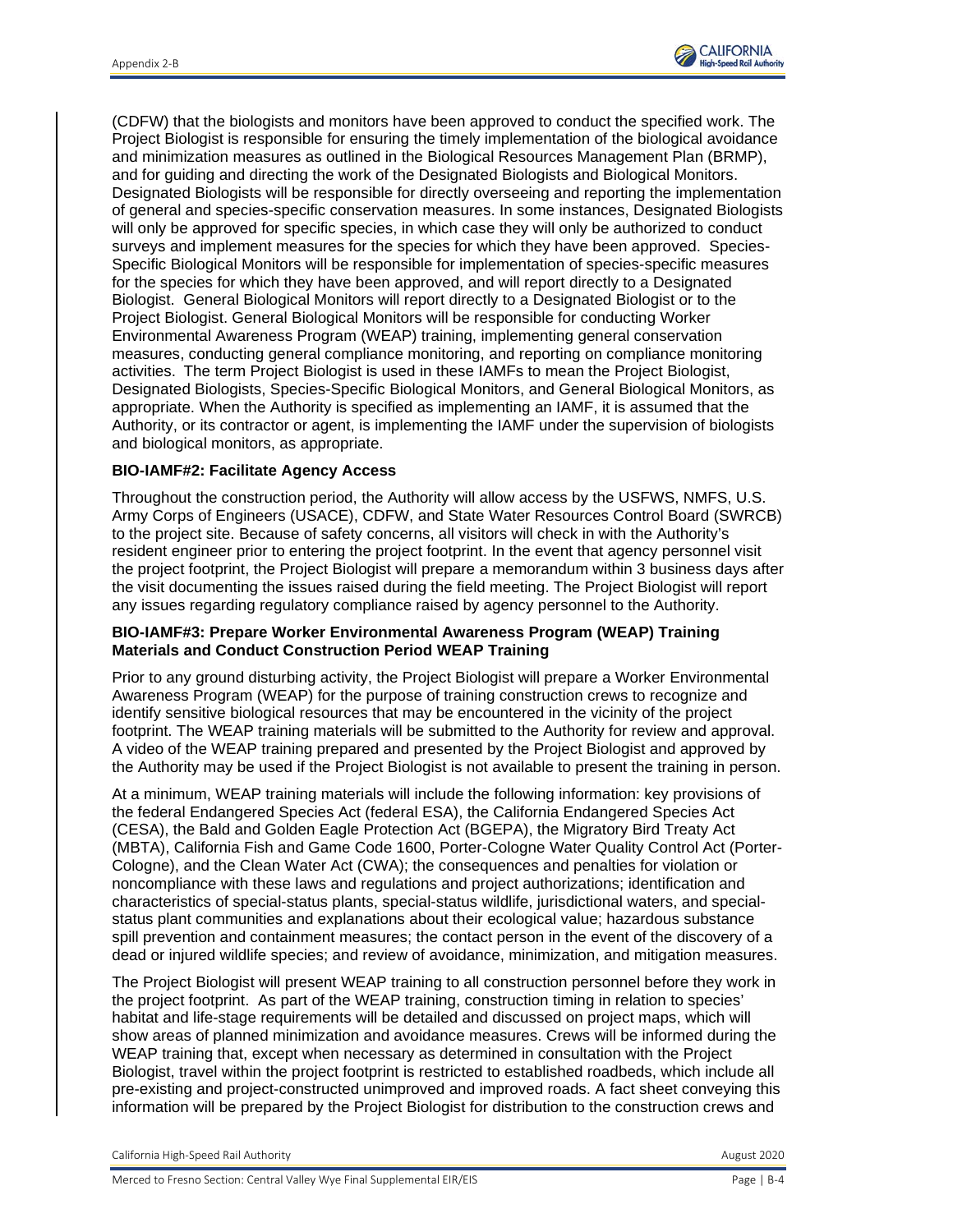

to others who enter the project footprint. Fact sheet information will be duplicated in a wallet-sized format and will be provided in other languages as necessary to accommodate non-English speaking workers. All construction staff will attend the WEAP training prior to beginning work onsite, and will attend the WEAP training on an annual basis thereafter.

Upon completion of the WEAP training, each member of the construction crew will sign a form stating that they attended the training, understood the information presented, and agreed to comply with the requirements set out in the WEAP training. The Project Biologist will submit the signed WEAP training forms to the Authority on a monthly basis. On an annual basis, the Authority will certify that WEAP training had been provided to all construction personnel. On a monthly basis, the Project Biologist will provide updates relevant to the training to construction personnel during the daily safety ("tailgate") meeting.

#### **BIO-IAMF#4: Conduct Operation and Maintenance Period Worker Environmental Awareness Program (WEAP) Training**

Prior to initiating operation and maintenance (O&M) activities, O&M personnel will attend a WEAP training session arranged by the Authority. At a minimum, O&M WEAP training materials will include the following information: key provisions of the ESA, CESA, the BGEPA, the MBTA, Porter-Cologne, and the CWA; the consequences and penalties for violation or noncompliance with these laws and regulations and project authorizations; identification and characteristics of special-status plants, special-status wildlife, jurisdictional waters, and special-status plant communities and explanations about their ecological value; hazardous substance spill prevention and containment measures; and the contact person in the event of the discovery of a dead or injured wildlife species. The training will include an overview of provisions of the biological resources management plan, annual vegetation, and management plan, weed control plan and security fencing and wildlife exclusion fencing maintenance plans pertinent to O&M activities. A fact sheet prepared by the Authority environmental compliance staff will be prepared for distribution to the O&M employees. The training will be provided by the Authority environmental compliance staff. The training sessions will be provided to employees prior to their involvement in any O&M activity and will be repeated for all O&M employees on an annual basis. Upon completion of the WEAP training, O&M employees will, in writing, verify their attendance at the training sessions and confirm their willingness to comply with the requirements set out in those sessions.

## **BIO-IAMF#5: Prepare and Implement a Biological Resources Management Plan**

Prior to any ground disturbing activity, the Project Biologist will prepare the BRMP, which would include a compilation of the biological resources avoidance and minimization measures applicable to the HSR section. All project environmental plans, such as the Restoration and Revegetation Plan (RPP) and Weed Control Plan (WCP), will be included as appendices to the BRMP. The BRMP is intended to serve as a comprehensive document that sets out the range of avoidance and minimization measures to support the appropriate and timely implementation of those measures. The implementation of these measures will be tracked through final design, construction, and operation phases. The BRMP will contain, but not be limited to, the following information:

- A master schedule that shows construction of the project, pre-construction surveys, and establishment of buffers and exclusions zones to protect sensitive biological resources.
- Specific measures for the protection of special-status species.
- Identification (on construction plans) of the locations and quantity of habitats to be avoided or removed, along with the locations where habitats are to be restored.
- Identification of agency-approved Project Biologist(s) and Biological Monitor(s), including those responsible for notification and report of injury or death of federally or State-listed species.
- Measures to preserve topsoil and control erosion.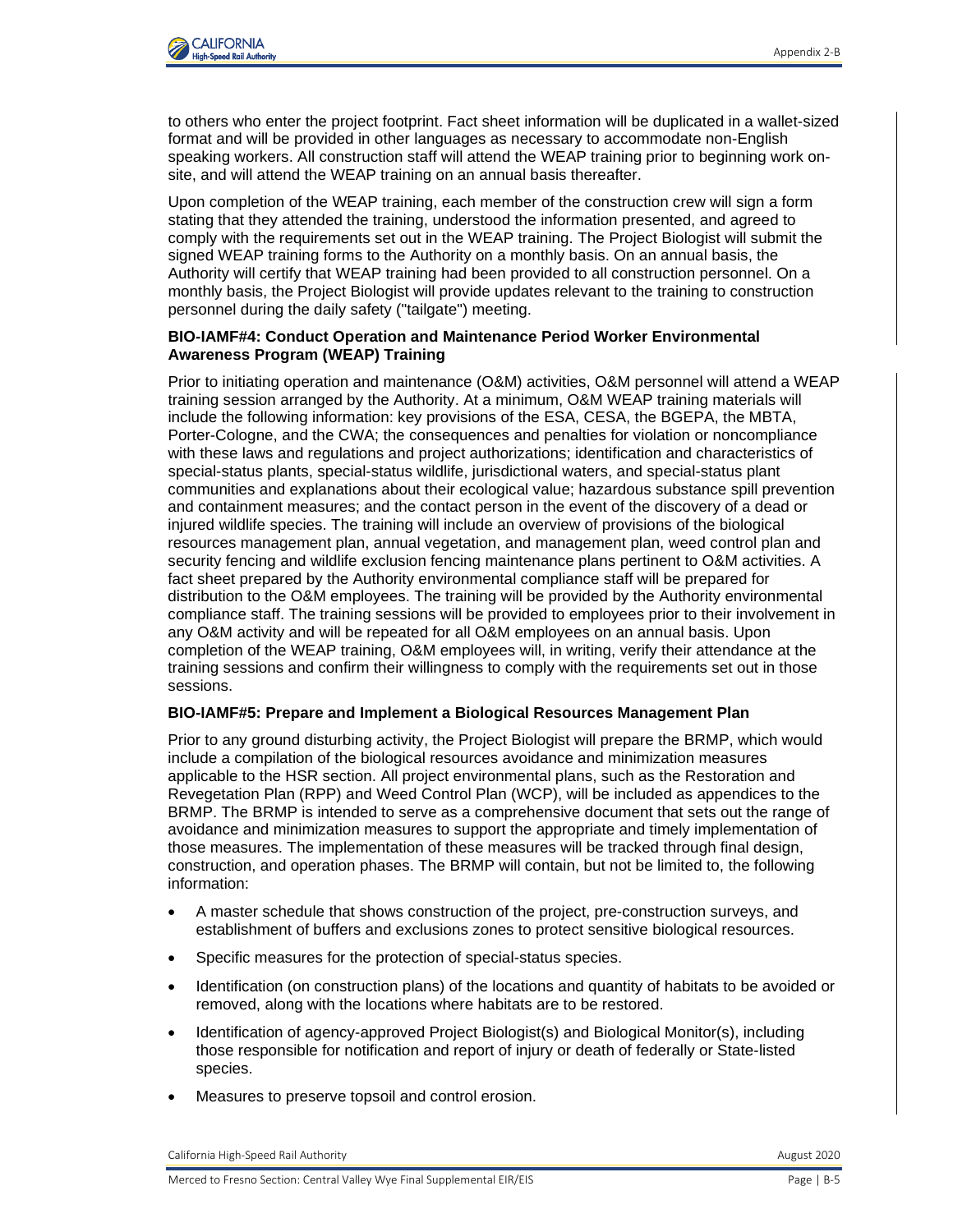

- Design of protective fencing around Environmentally Sensitive Areas (ESAs) and the construction staging areas.
- Locations of trees to be protected as wildlife habitat (roosting sites) and locations for planting replacement trees.
- Specification of the purpose, type, frequency, and extent of chemical use for insect and disease control operations as part of vegetative maintenance within sensitive habitat areas.
- Specific measures for the protection of vernal pool habitat and riparian areas. These measures may include erosion and siltation control measures, protective fencing guidelines, dust control measures, grading techniques, construction area limits, and biological monitoring requirements.
- Provisions for biological monitoring during ground disturbing activities to confirm compliance and success of protective measures. The monitoring will: (1) identify specific locations of wildlife habitat and sensitive species to be monitored; (2) identify the frequency of monitoring and the monitoring methods (for each habitat and sensitive species to be monitored); (3) list required qualifications of biological monitor(s); (4) identify the reporting requirements; and (5) provide an accounting of impacts to special-status species habitat compared to preconstruction impact estimates.

The BRMP will be submitted to the Authority for review and approval prior to any ground disturbing activity.

## **BIO-IAMF#6 Prepare and Implement an Annual Vegetation Management Plan**

Prior to operations and maintenance activities, the Authority would prepare an annual vegetation control plan. The Authority would generally follow the procedures established in Chapter C2 of the California Department of Transportation (Caltrans) Maintenance Manual to manage vegetation on Authority property (Caltrans 2010). Vegetation would be controlled by chemical, thermal, biological, cultural, mechanical, structural, and manual methods. The annual vegetation control plan would be updated each winter for implementation no later than April 1 of each year. The plan would consist of site-specific vegetation control methods, as outlined below:

- Chemical vegetation control noting planned usage
- Mowing program consistent section 1415 of the FAST Act
- Other nonchemical vegetation control plans (manual, biological, cultural, thermal (includes the use of propane heat or steam and is not specific to controlled burning) and structural)
- List of sensitive areas
- Other chemical pest control plans (e.g., insects, snail, rodent)

Only Caltrans-approved herbicides would be used in the vegetation control program. Pesticide application would be conducted in accordance with all requirements of the California Department of Pesticide Regulation and County Agricultural Commissioners by certified pesticide applicators. Noxious/invasive weeds would be treated where requested by county agricultural commissioners. The Authority would cooperate in area-wide control of noxious/invasive weeds if established by local agencies. Farmers/landowners who request weed control on state right-of-way that is not identified in the annual vegetation control plan would be encouraged to submit a permit request application for weed control that identifies the target weeds and control method desired.

The Authority would require that HSR maintenance crews follow the guidelines in the contractor weed control plan and annual vegetation control plan during project operation and maintenance.

The Authority or its designee would appoint the responsible party during the operations and maintenance period to verify the annual vegetation control plan is being carried out appropriately and effectively. The annual vegetation control plan update would include a section addressing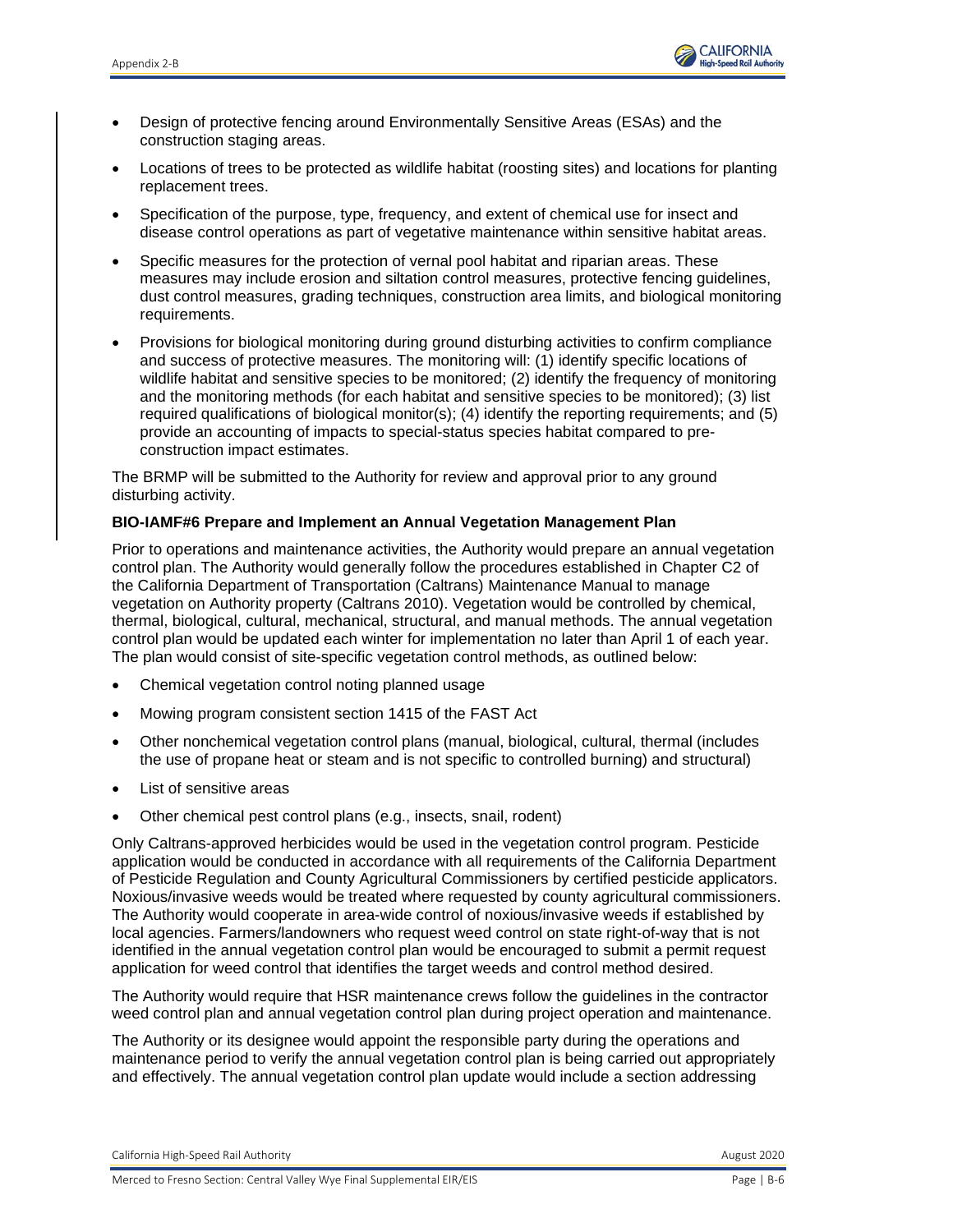

issues encountered during the prior year and adaptive measures incorporated in the update as proactive measures.

#### **BIO-IAMF#7: Prepare and Implement a Weed Control Plan**

Prior to any ground-disturbing activity, the contractor's project biologist would develop and implement a construction-phase weed control plan. The purpose of the plan is to minimize and avoid the spread of noxious and invasive weeds during ground-disturbing activities.

The weed control plan would include the following, at a minimum:

- Prior to implementation, delineate environmentally sensitive area and environmentally restricted area (on plans and in field).
- Schedule for noxious weed surveys to be conducted in coordination with the BRMP. The success criteria for noxious and invasive weed control, as established by a qualified biologist. The success criteria would be linked to the BRMP standards for on-site work during grounddisturbing activities. In particular, the criteria would limit the introduction and spread of invasive species, as defined by the California Invasive Plant Council (Cal-IPC), to less than or equal to the predisturbance conditions in areas temporarily affected by ground-disturbing activities. If invasive species cover is found to exceed predisturbance conditions by 10 percent or is 10 percent more compared with a similar, nearby reference site with similar vegetation composition, a control effort would be implemented. If the target, or other success criteria identified in the weed control plan, has not been met by the end of the weed control plan monitoring and implementation period, the Authority or its designee would continue the monitoring and control efforts, and remedial actions would be identified and implemented until the success criteria are met. Depending on monitoring results, additional or revised measures may be necessary to verify that the introduction and spread of noxious weeds are not promoted by the construction and operation of the project.
- Provisions to verify that developing the weed control plan would be coordinated with the RRP so the RRP incorporates measures minimizing the spreading and establishing of noxious weeds. This coordination also provides for the RRP to specify the percentage of noxious weeds coverage in the revegetation performance standards.
- Identification of weed control treatments, including the use of permitted herbicides, and manual and mechanical removal methods. Herbicide application would be restricted from use in Environmentally Sensitive Areas and on compensatory mitigation sites.
- Determination of timing of the weed control treatment for each plant species.
- Identification of fire prevention measures.

The project biologist would prepare a monthly memorandum to document the progress of the plan and its implementation. The contractor would implement the weed control plan during the construction period. The Authority would appoint the responsible party during the operations period.

The weed control plan would be submitted to the Authority prior to any ground disturbance activity.

#### **BIO-IAMF#8: Establish Monofilament Restrictions**

Prior to any ground disturbing activity, the Project Biologist will verify that plastic monofilament netting (erosion control matting) or similar material is not being used as part of erosion control activities. The Project Biologist will identify acceptable material for such use, including geomembranes, coconut coir matting, tackified hydroseeding compounds, and rice straw wattles (e.g., Earthsaver wattles: biodegradable, photodegradable, burlap). Within developed or urban areas, the Project Biologist may allow exceptions to the restrictions on the type of erosion control material if the Project Biologist determines that the construction area is of sufficient distance from natural areas to ensure the avoidance of potential impacts to wildlife.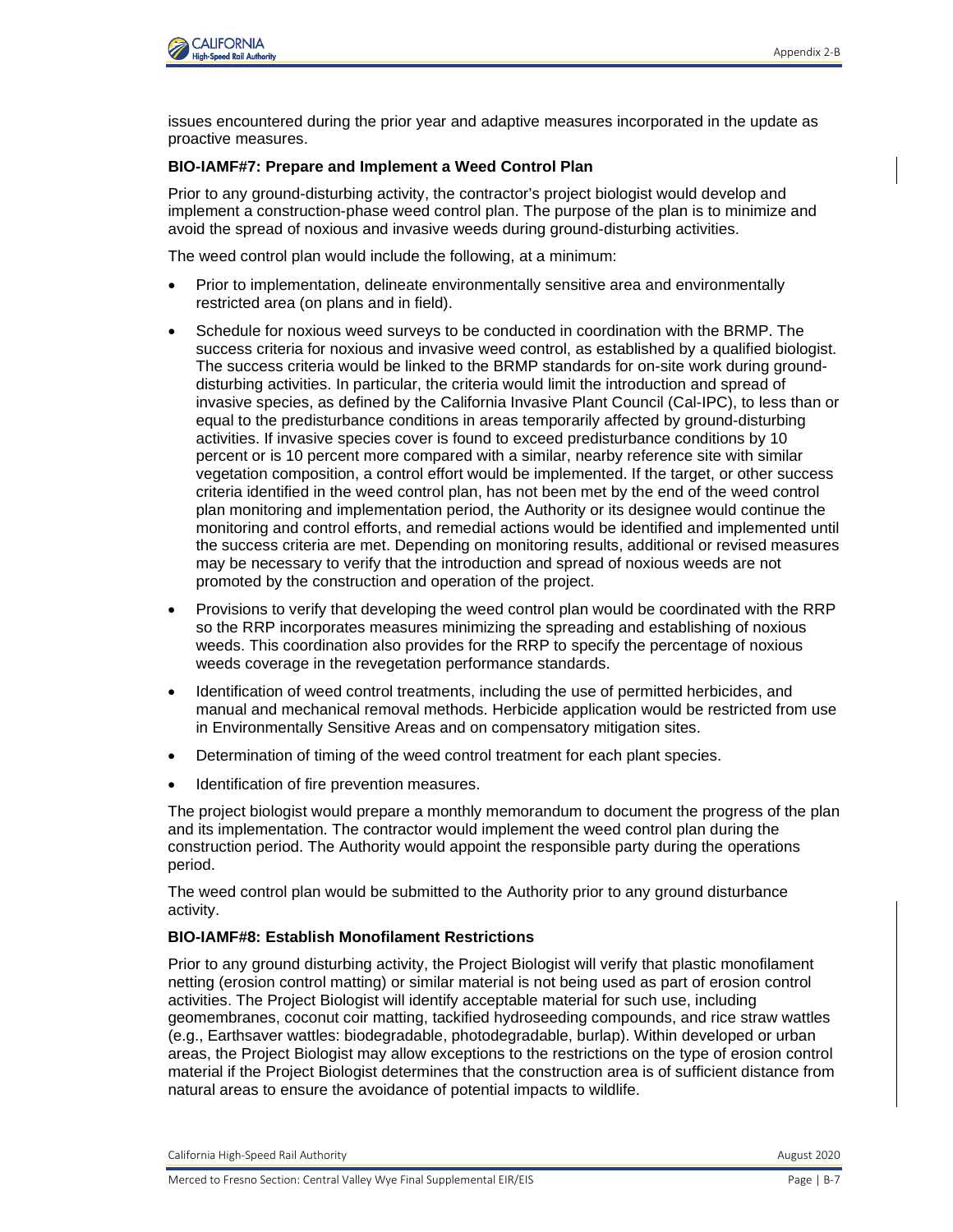## **BIO-IAMF#9: Prevent Entrapment in Construction Materials and Excavations**

At the end of each work day during construction, the Authority will cover all excavated, steepsided holes or trenches more than 8 inches deep and that have sidewalls steeper than 1:1 (45 degree) slope with plywood or similar materials, or provide a minimum of one escape ramp per 100 feet of trenching (with slopes no greater than 3:1) constructed of earth fill or wooden planks. The Project Biologist will thoroughly inspect holes and trenches for trapped animals at the start and end of each work day.

The Authority will screen, cover, or elevate at least 1 foot above ground, all construction pipe, culverts, or similar structures with a diameter of 3 inches or greater that are stored overnight within the project footprint. These pipes, culverts, and similar structures will be inspected by the Project Biologist for wildlife before such material is moved, buried, or capped.

## **BIO-IAMF#10: Delineate Equipment Staging Areas and Traffic Routes**

Prior to any ground disturbing activity, the Authority will establish staging areas for construction equipment in areas that minimize effects to sensitive biological resources, including habitat for special-status species, seasonal wetlands, and wildlife movement corridors. Staging areas (including any temporary material storage areas) will be located in areas that would be occupied by permanent facilities, where practicable. Equipment staging areas will be identified on final project construction plans. The Authority will flag and mark access routes to ensure that vehicle traffic within the project footprint is restricted to established roads, construction areas and other designated areas.

## **BIO-IAMF#11: Dispose of Construction Spoils and Waste**

During ground disturbing activities, the Authority may temporarily store excavated materials produced by construction activities in areas at or near construction sites within the project footprint. Where practicable, the Authority will return excavated soil to its original location to be used as backfill. Any excavated waste materials unsuitable for treatment and reuse will be disposed at an off-site location, in conformance with applicable State and federal laws.

## **BIO-IAMF#12: Clean Construction Equipment**

Prior to any ground disturbing activity, the Authority will ensure that all equipment entering the Work Area is free of mud and plant materials. The Authority will establish vehicle cleaning locations designed to isolate and contain organic materials and minimize opportunities for weeds and invasive species to move in and out of the project footprint. Cleaning may be done by washing with water, blowing with compressed air, brushing, or other hand cleaning. The cleaning areas will be located so as to avoid impacts to surface waters and appropriate Stormwater Pollution Prevention Plan (SWPPP) best management practices (BMPs) will be implemented so as to further control any potential for the spread of weeds or other invasive species. Cleaning stations will be inspected regularly (at least monthly).

## **BIO-IAMF#13: Maintain Construction Sites**

Prior to any ground disturbing activity, the Authority will prepare a construction site BMP field manual. The manual will contain standard construction site housekeeping practices required to be implemented by construction personnel. The manual will identify BMPs for the following topics: temporary soil stabilization, temporary sediment control, wind erosion control, non-storm water management, waste management and materials control, rodenticide use, and other general construction site cleanliness measures.

All construction personnel will receive training on BMP field manual implementation prior to working within the project footprint. All personnel will acknowledge, in writing, their understanding of the BMP field manual implementation requirements. The BMP field manual will be updated by January 31st of each year. The Authority will provide, on an annual basis, training updates to all construction personnel.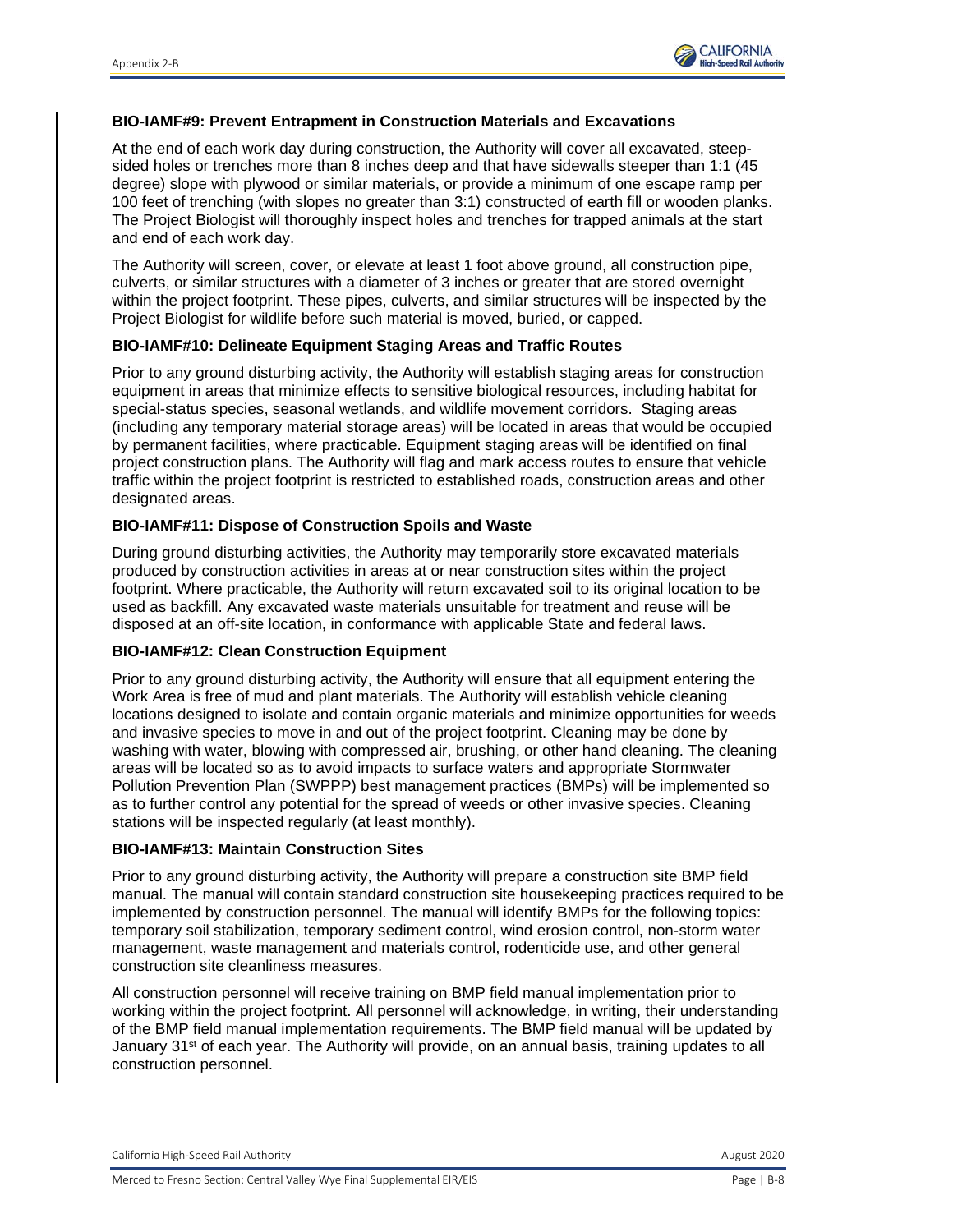

## **BIO-IAMF#14: Dewatering and Water Diversion**

Prior to any construction activities within open or flowing water, the contractor would prepare a dewatering plan which would be submitted by the contractor for review and approval by the resource agencies (USACE, SWRCB, NMFS, and CDFW) prior to any work in that area. The plan would incorporate appropriate construction measures that minimize turbidity and siltation as determined through review and approval by the designated resource agencies. The project biologist and/or biological monitor would provide regular monitoring of dewatering and diversion sites and would collect water quality data (if applicable). Prior to dewatering or water diversion, pre-activity surveys would establish the presence or absence of special status wildlife species within the affected waterbody. In the event that special-status species are detected during preactivity surveys, an agency approved project biologist would relocate the species (if allowable) to an approved location off-site.

## **BIO-IAMF#15: Vehicle Traffic and Construction Site Speed Limits**

Prior to any ground-disturbing activities, the contractor would obtain confirmation from the project biologist that appropriate BMPs are in place to restrict project vehicle traffic within the construction area to established roads, construction areas, and other designated areas. The contractor would establish vehicle traffic in locations disturbed by previous activities to prevent further adverse ground-disturbing effects, require observance of a 15-mph speed limit for construction areas with potential special-status species habitat, clearly flag and mark access routes, and prohibit off-road traffic. The project biologist would submit a memorandum to the mitigation manager and Authority to document compliance with this measure on a monthly basis.

## **Cultural Resources**

## **CUL-IAMF#1: Geospatial Data Layer and Archaeological Sensitivity Map**

Prior to Construction (any ground disturbing activities) and staging of materials and equipment, the Contractor's archaeologist or geoarchaeologist shall prepare a geospatial data layer identifying the locations of all known archaeological resources and built historic resources that require avoidance or protection, and areas of archaeological sensitivity that require monitoring within the area of potential effect (APE). The Contractor's archaeologist, who meets the Secretary of the Interior's Professional Qualifications Standards provided in 36 Code of Federal Regulations (CFR) Part 61, is to use, as appropriate, a combination of the following: known locations of archaeological sites and built historic properties, tribal consultation, landforms, depositional processes, distance to water, mapping provided in the Archaeological Treatment Plan, or historic mapping. This mapping is to be updated as the design progresses if it results in an expansion of the area of ground disturbance/APE, including temporary construction easements and new laydown and access areas. This mapping would be used to develop an archaeological monitoring plan to be prepared by the Contractor's archaeologist, and upon approval by the Authority, implemented by the Contractor's archaeologist. When design is sufficiently advanced, a geospatial data layer would be produced by the Contractor overlaying the locations of all known archaeological resources and built historic resources within the APE, for which avoidance measures are necessary, and all archaeologically sensitive areas, for which monitoring is required.

## **CUL-IAMF#2: Worker Environmental Awareness Program (WEAP) Training Session**

Prior to Construction (any ground disturbing activity) construction contractor personnel who work on site would attend a WEAP training session provided by the Contractor. The WEAP would include cultural resources awareness training performed by the Contractor's archaeologist who meets the Secretary of the Interior's Professional Qualification Standards provided in 36 CFR Part 61. The Contractor would develop instructional materials and a fact sheet for distribution to the construction crews, and submit the materials, as well as qualifications of the personnel providing the training, to the Authority for approval at least 15 days prior to being permitted onsite access. The training would address measures required to avoid or protect built historic resources, educate crews on artifacts and archaeological features they may encounter and the mandatory procedures to follow should potential cultural resources be exposed during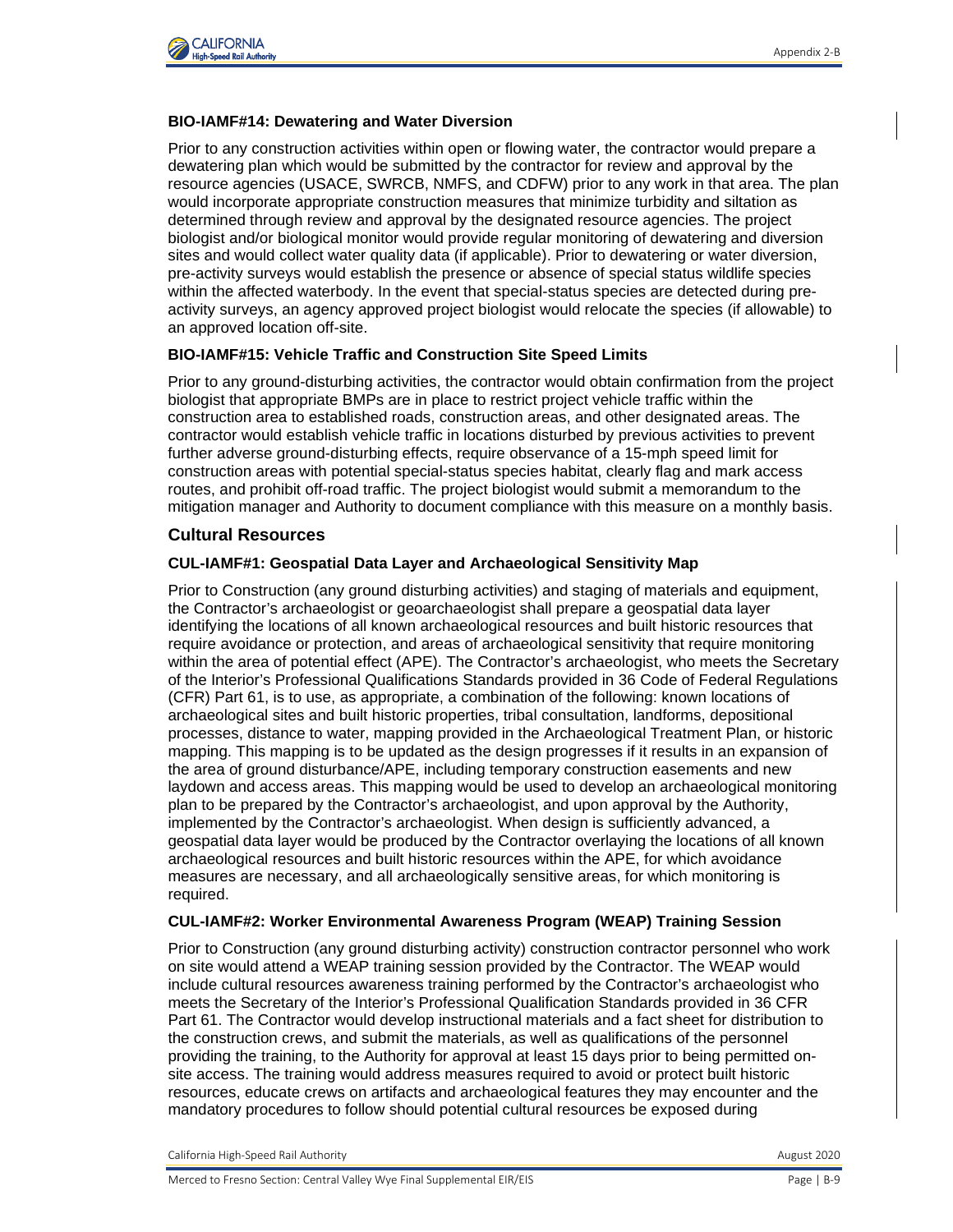

construction. Translation services shall be provided by the Contractor for non-English speaking participants. The training sessions shall be given prior to the initiation of any ground disturbance activities and repeated on an annual basis. Additionally, new construction crewmembers shall attend an initial WEAP training session prior to working on site.

On completion of the WEAP training, construction crews would sign a form stating that they attended the training, understood the information presented, and would comply with the WEAP requirements. The Contractor's archaeologist would submit the signed WEAP training forms to the Mitigation Manager on a monthly basis. On an annual basis, the Contractor would provide the Authority with a letter indicating that regular WEAP training has been implemented and would provide at least one PowerPoint annually of the WEAP training. On a monthly basis, the Contractor's archaeologist would provide updates and synopsis of the training to workers during the daily safety ("tailgate") meeting. Construction crews would be informed during the WEAP training that, to the extent possible, travel within the marked project site would be restricted to established roadbeds.

## **CUL-IAMF#3: Preconstruction Cultural Resource Surveys**

Prior to Construction (any ground disturbing activities in areas not yet surveyed) and the staging of materials and equipment, the Contractor shall conduct pre-construction cultural resource surveys. Resulting from lack of legal access, much of the construction footprint may not have been surveyed. Once parcels are accessible the Contractor would have archaeologists or architectural historians, as appropriate, who meet the Secretary of the Interior professional qualification standards survey and complete reporting in appropriate document for archaeology and / or built resources, in accordance with documentation requirements stipulated in the Programmatic Agreement. Identified resources shall be evaluated for the National Register of Historic Places (NRHP) and the California Register of Historical Resources (CRHR). The qualified archaeologist or architectural historian, as appropriate, would assess the potential to affect to historic properties (NRHP) by applying the effects criteria in 36 CFR Part 800.5(a)(1), and the potential of significant impacts to historical resources (CRHR) by applying the criteria in California Environmental Quality Act (CEQA) Guidelines 15064.5(b). Should the Authority determine, in consultation with the State Historic Preservation Office (SHPO), that any newly identified historic properties or historical resources would be adversely affected, the Built Environment Treatment Plan or Archeological Treatment Plan, as appropriate, would be amended, to document mitigation measures agreed upon by the MOA signatories. The schedule of these surveys would be dependent on the timing of obtaining legal access to the properties and may be driven by the need to complete construction-related activities, e.g., geotechnical borings, laydown yards, etc. Prior to beginning surveys, updated records searches may be required by the Authority, depending on the length of the passage of time, to validate that accurate information was obtained regarding previous inventory and evaluation efforts. The Contractor's archaeologist, in consultation with the Authority, would determine if an updated records search is required. If an updated records search is necessary, the search shall be performed by the Contractor's archaeologist.

## **CUL-IAMF#4: Relocation of Project Features when Possible**

Changing the rail alignment to avoid newly discovered sites is likely infeasible; however, access areas and laydown sites may be relocated should their proposed location be found to be on archaeological sites or have the potential to affect historic built resources in the vicinity. The contractor would delineate all avoidance and protection measures for identified archaeological and built resources on construction drawings.

## **CUL-IAMF#5: Archaeological Monitoring Plan and Implementation**

Prior to construction the Contractor's professionally qualified archaeologist, as defined in the Programmatic Agreement, would prepare a monitoring plan based on the results of geospatial data layer and archaeological sensitivity map. The plan is to be reviewed and approved by the Authority prior to any ground-disturbing activities. During Construction (any ground disturbing activities) or staging of materials or equipment, the Contractor would be responsible for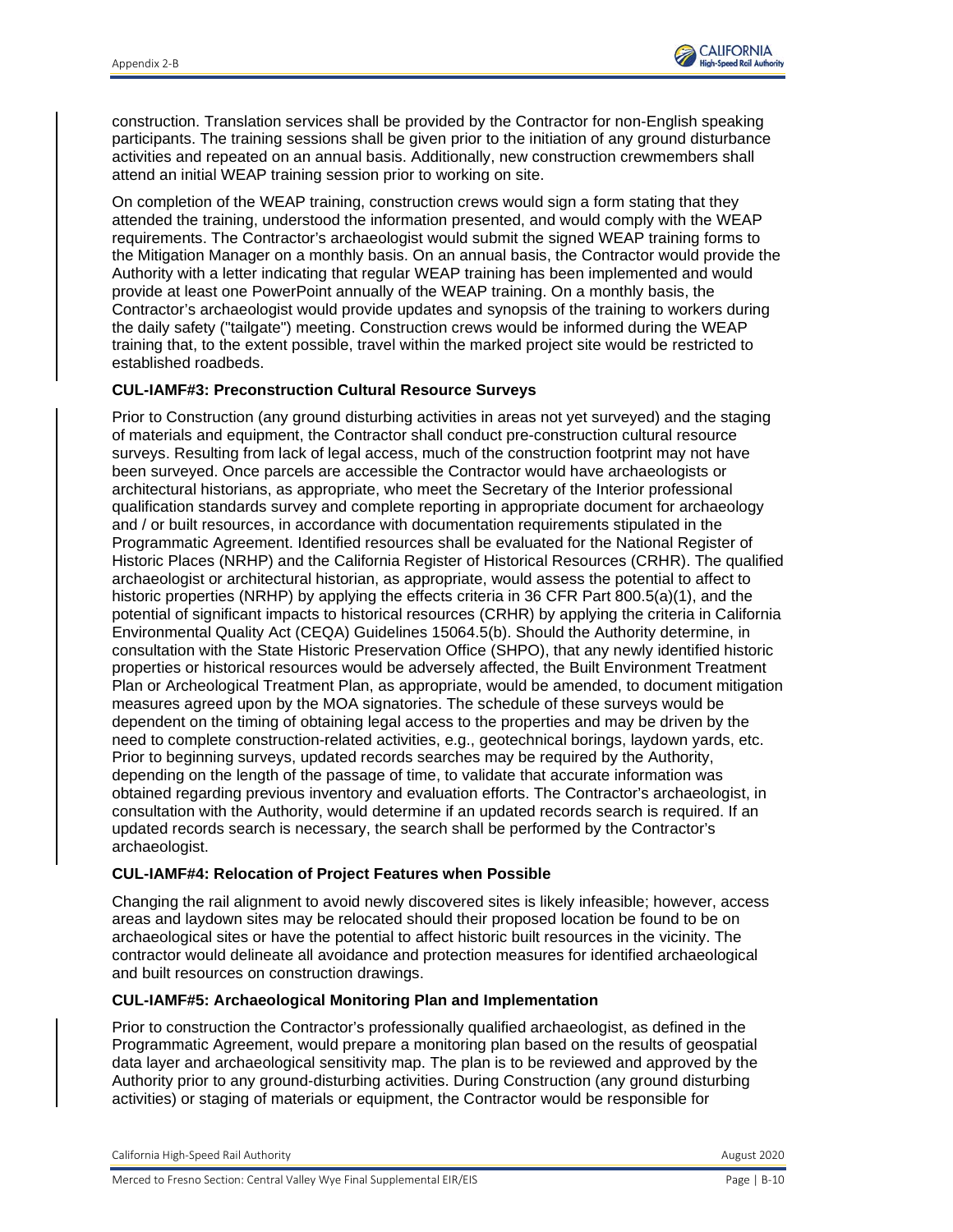

implementing the monitoring plan and providing archaeological and tribal monitoring of grounddisturbing construction activities with a potential to affect archaeological remains in areas identified as archaeologically sensitive in the Archaeological Treatment Plan. The Contractor shall obtain Authority approval of all persons providing archaeological or tribal monitoring.

## **CUL-IAMF#6: Preconstruction Conditions Assessment, Plan for Protection of Historic Built Resources, and Repair of Inadvertent Damage**

Prior to Construction (any ground disturbing activities that are within 1,000 feet of a historic built property) the Contractor may be required to assess the condition of construction-adjacent historic properties, and prepare a Plan for the Protection of Historic Built Resources and Repair of Inadvertent Damage. The MOA and Built Environment Treatment Plan (BETP) would stipulate for which properties the plan is to be prepared. MOA signatories and consulting parties may comment on the adequacy of the assessments. Protection measures would be developed in consultation with the landowner or land-owning agencies as well as the SHPO and the MOA signatories and consulting parties, as required by the Programmatic Agreement. As the design progresses, additional properties may be identified by the Authority as requiring this plan. The plan shall record existing conditions in order to (1) establish a baseline against which to compare the property's post-project condition, (2) to identify structural deficiencies that make the property vulnerable to project construction related damage, such as vibration, and (3) to identify stabilization or other measures required to avoid or minimize inadvertent adverse effects. The plan would be further described in the BETP and be prepared by an interdisciplinary team, including (but not limited to) as appropriate, an architectural historian, architect, photographer, structural engineer, and acoustical engineer. Ambient conditions would be used to identify buildings that are sensitive receptors to construction-related vibration and require vibration monitoring during construction activities. Additional protective measures may be required if the property is vacant during construction.

The plan content shall be outlined in the BETP and is to be completed and approved by the Authority, with protective measures implemented before construction begins within 1,000 feet of the subject building. The plan shall describe the protocols for documenting inadvertent damage (should it occur), as well as notification, coordination, and reporting to the SHPO, MOA signatories, and the owner of the historic property. The plan shall direct that inadvertent damage to historic properties shall be repaired in accordance with the Secretary of the Interior's (SOI) Standards for the Treatment of Historic Properties (U.S. Department of the Interior, 1995). The plan shall be developed in coordination with the Authority and shall be submitted to the SHPO for review and approval. Protective plans would be required for buildings that would be moved as part of the project mitigation, including stabilization before, during, and after relocation; protection during temporary storage; and relocation to a new site, followed by rehabilitation.

## **CUL-IAMF#7: Built Environment Monitoring Plan**

Prior to Construction (any ground disturbing activities within 1,000 feet of a historic property or resource) the Contractor shall prepare a Built Environment Monitoring Plan (BEMP). Draft and final BEMP's would be prepared describing the properties that would require monitoring, the type of activities or resources that would require full-time monitoring or spot checks, the required number of monitors for each construction activity, and the parameters that would influence the level of effort for monitoring. Maximum vibration level thresholds may be established in the Plan for Protection of Historic Resources and Repair of Inadvertent Damage the monitoring of which would be included in this monitoring plan. The BETP would outline the process for corrective action should the protection measures prove ineffective. Consultation procedures would also be defined in the BETP. The Contractor shall develop both the draft and final plans in coordination with the Authority, and the plans shall be submitted to the SHPO for review and approval. The plan would be implemented prior to any ground-disturbing activities within 1,000 feet of properties identified as requiring monitoring, as specified in the BETP.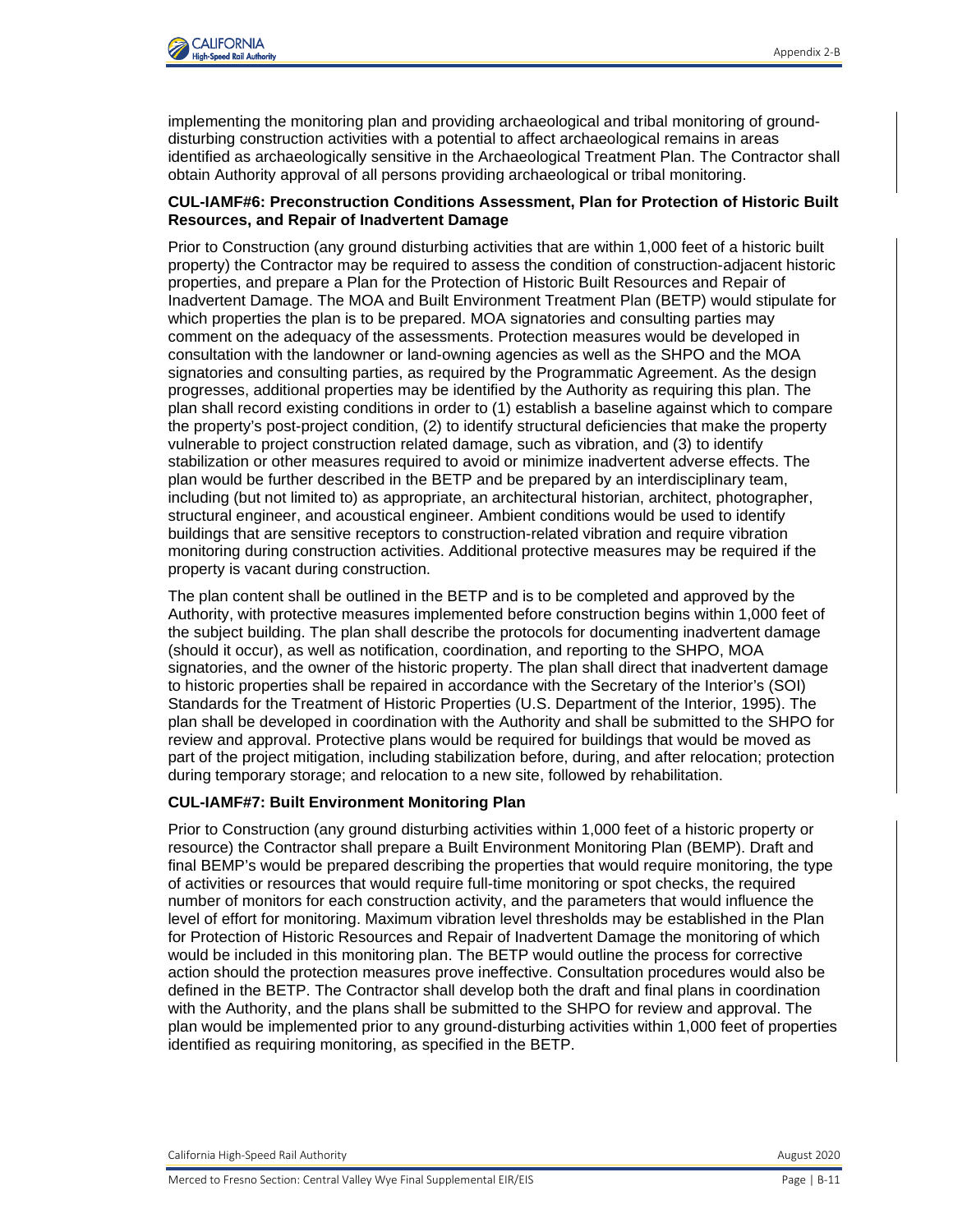

## **CUL-IAMF#8: Implement Protection and/or Stabilization Measures**

Implement the plan described in the Plan for Protection of Historic Resources and Repair of Inadvertent Damage and in the Built Environment Treatment Plan. Such protection measures would include, but would not be limited to, vibration monitoring of construction in the vicinity of historic properties; cordoning off of resources from construction activities (e.g., traffic, equipment storage, personnel); shielding of resources from dust or debris; and stabilization of buildings adjacent to construction. Temporary stabilization and protection measures would be removed after construction is complete, and the historic properties would be restored to their preconstruction condition. For buildings that would be moved, treatment would include stabilization before, during, and after relocation; protection during temporary storage; and relocation to a new site, followed by rehabilitation.

## **Electromagnetic Fields and Electromagnetic Interference**

## **EMF/EMI-IAMF#1: Preventing Interference with Adjacent Railroads**

TM 3.00.10. Implementation Stage Electromagnetic Compatibility Program Plan (ISEP) requires coordination with adjacent railroads. During Project Design the Contractor would work with the engineering departments of railroads that operate parallel the HSR to apply standard design practices to prevent interference with the electronic equipment operated by these railroads. Prior to Operation and Maintenance of each operating segment, the Contractor shall certify through issuance of a technical memorandum to the Authority that design provisions to prevent interference have been established and have been determined to be effective prior to the activation of potentially interfering systems of the HSR.

The contractor would work with the railroad engineering departments where these railways parallel the HSR to apply the standard design practices to prevent interference with the electronic equipment operated by these railroads. Design provisions to prevent interference would be put in place and determined to be adequately effective by a qualified electrical engineering professional prior to the HSR activation of potentially interfering systems. The HSR Design Criteria Manual (DCM) Chapter 26 summarizes the applicable electromagnetic interference/electromagnetic field (EMI/EMF) design standards that the Authority would use for the project.

#### **EMF/EMI-IAMF#2: Controlling Electromagnetic Fields/Electromagnetic Interference**

Prior to Construction, the Contractor would prepare an electromagnetic field/electromagnetic interference technical memorandum for review and approval by the Authority. The HSR project shall adhere to international guidelines and comply with applicable federal and state laws and regulations. The HSR project design would follow TM 300.10, ISEP, the CHSR DCM Chapter 26, which provides detailed EMC design criteria for the HSR systems and equipment, and the HSR DCM Chapter 22, which addresses grounding requirements for third-party metallic structures, including fences and pipelines, which are parallel and adjacent to the CHSTS right of way. These documents describe the design practices to avoid EMI and to provide for HSR operational safety. Some measures of the ISEP include:

- During the planning stage through system design, the Authority would perform electromagnetic compatibility (EMC)/EMI safety analyses, which would include identification of existing nearby radio systems, design of systems to prevent EMI with identified neighboring uses, and incorporation of these design requirements into bid specifications used to procure radio systems.
- Pipelines and other linear metallic objects that are not sufficiently grounded through the direct contact with earth would be separately grounded in coordination with the affected owner or utility to avoid possible shock hazards. For cases where metallic fences are purposely electrified to inhibit livestock or wildlife from traversing the barrier, specific insulation design measures would be implemented.
- HSR standard corrosion protection measures would be implemented to eliminate risk of substantial corrosion of nearby metal objects.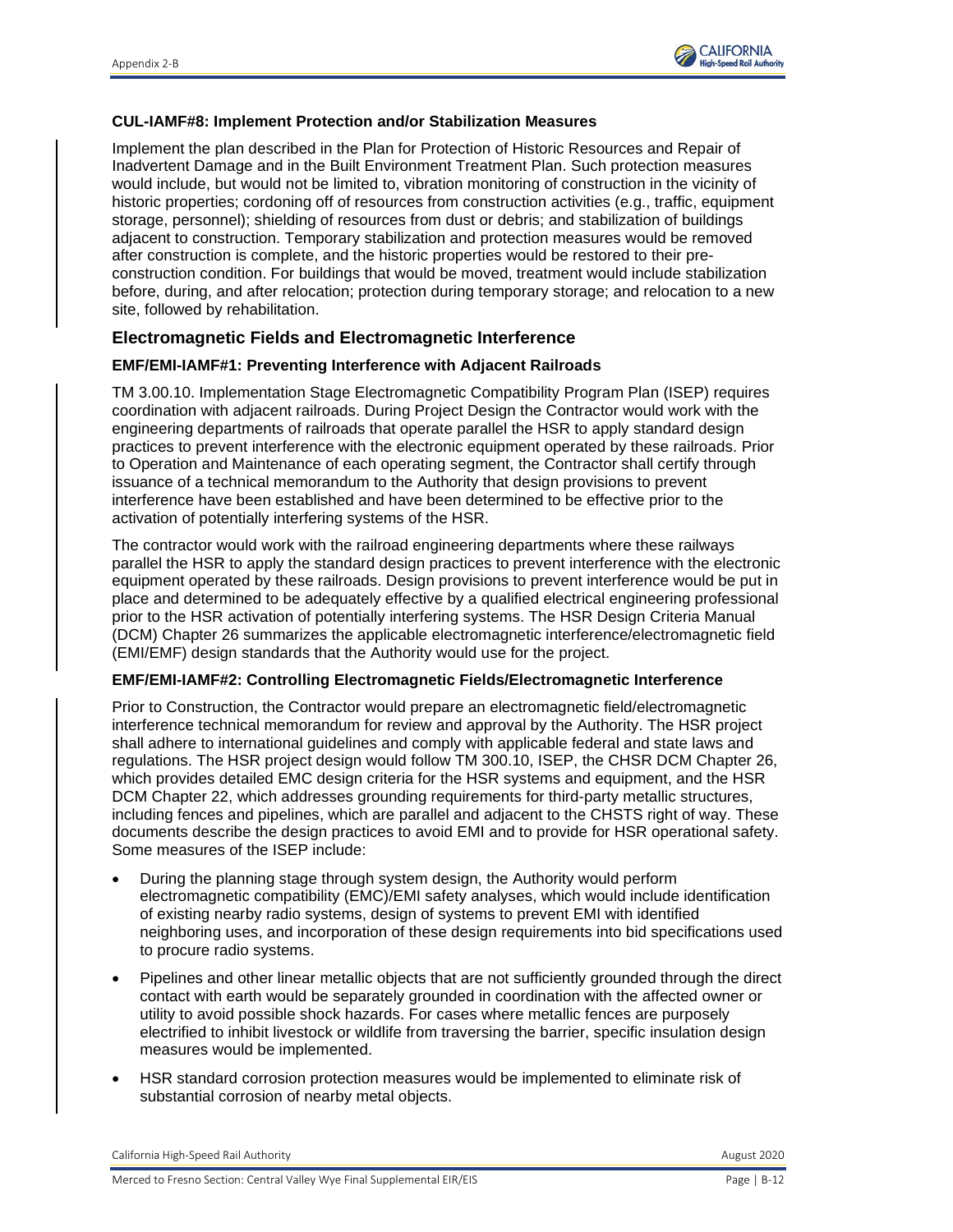

## **Geologic Resources**

## **GEO-IAMF#1: Geologic Hazards**

Prior to Construction, the Contractor shall prepare a Construction Management Plan (CMP) addressing how the Contractor would address geologic constraints and minimize or avoid impacts to geologic hazards during construction. The plan would be submitted to the Authority for review and approval. At a minimum, the plan would address the following geological and geotechnical constraints/resources:

- a. Groundwater Withdrawal. Controlling the amount of groundwater withdrawal from the project, by re-inject groundwater at specific locations if necessary, or use alternate foundation designs to offset the potential for settlement. This control is important for locations with retained cuts in areas where high groundwater exists, and where existing buildings are located near the depressed track section
- b. Unstable Soils. Employing various methods to mitigate for the risk of ground failure from unstable soils. If soft or loose soils are encountered at shallow depths, they can be excavated and replaced with competent soils. To limit the excavation depth, replacement materials can also be strengthened using geosynthetics. Where unsuitable soils are deeper, ground improvement methods, such as stone columns, cement deep-soil-mixing (CDSM), or jetgrouting, can be used. Alternatively, if sufficient construction time is available, preloading—in combination with prefabricated vertical drains (wicks) and staged construction—can be used to gradually improve the strength of the soil without causing bearing-capacity failures.
- c. Subsidence. The Authority addresses subsidence in its design and construction processes. For the initial design, survey monuments were installed to establish a datum and set an initial track profile. In the construction phase, the design-build (DB) contractors for track bed preparation would conduct topographic surveys for preparation of final design. Because subsidence could have occurred since the original benchmarks (survey monuments) were established, the DB contractor's topographic surveys would be used to help determine whether subsidence has occurred. The updated topographic surveys would also be used to establish the top of rail elevations for final design where the HSR system is outside established floodplain areas and above water surface elevations. Where the HSR system is in floodplain areas susceptible to flooding, consideration is being given to overbuild the height of the rail bed in anticipation of future subsidence.
- d. Water and Wind Erosion. The Contractor would implement erosion control methods as appropriate from the various erosion control methods documented in the Construction Storm Water Pollution Prevention Plan (SWPPP) (See HYD-IAMF#3), the Caltrans Construction Manuals, and the construction technical memorandum (see GEO-IAMF#6), and in coordination with other erosion, sediment, stormwater management and fugitive dust control efforts. Water and wind erosion control methods may include, but are not limited to, use of revegetation, stabilizers, mulches, and biodegradable geotextiles.
- e. Soils with Shrink-Swell Potential. In locations where shrink-swell potential is marginally unacceptable, soil additives would be mixed with existing soil to reduce the shrink-swell potential. Construction specifications would be based upon the decision whether to remove or treat the soil. This decision is based on the soils, specific shrink-swell characteristics, the additional costs for treatment versus excavation and replacement, as well as the long-term performance characteristics of the treated soil.
- f. Soils with Corrosive Potential. In locations where soils have a potential to be corrosive to steel and concrete, the soils would be removed and buried structures would be designed for corrosive conditions, and corrosion-protected materials would be used in infrastructure

#### **GEO-IAMF#2: Slope Monitoring**

During Operation and Maintenance, the Authority shall incorporate slope monitoring by a Registered Engineering Geologist into the Operation and Maintenance procedures. The procedures shall be implemented at sites identified in the CMP where a potential for long-term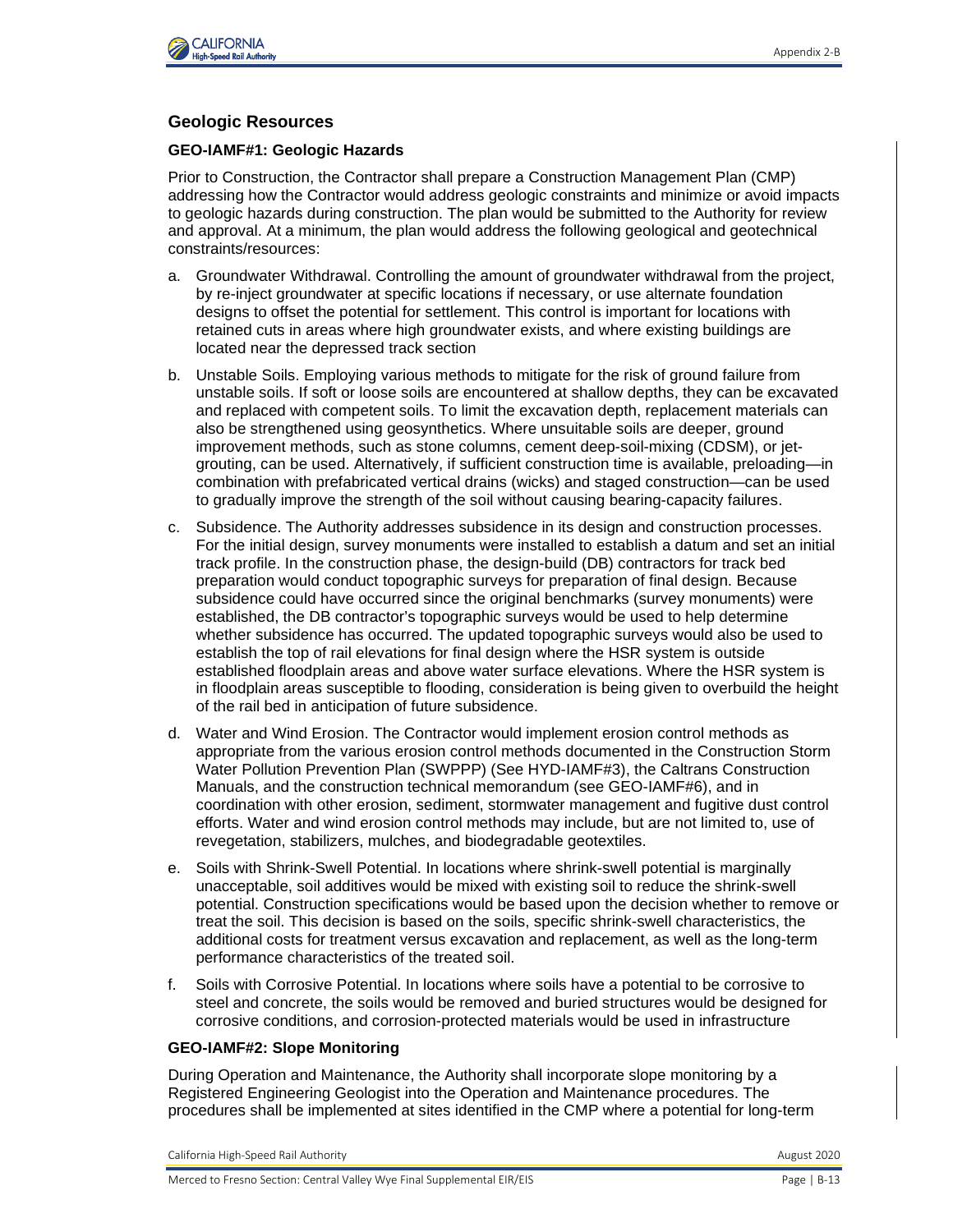

instability exists from gravity or seismic loading including but not limited to at-grade sections where slope failure could result in loss of track support, or where slope failure could result in additional earth loading to foundations supporting elevated structures.

## **GEO-IAMF#3: Evaluate and Design for Large Seismic Ground Shaking**

Prior to Construction, the Contractor shall document through preparation of a technical memorandum how all HSR components were evaluated and designed for large seismic ground shaking. Prior to final design, the Contractor would conduct additional seismic studies to establish up-to-date estimation of levels of ground motion. The most current Caltrans seismic design criteria at the time of design would be used in the design of any structures supported in or on the ground. These design procedures and features reduce to the greatest practical extent for potential movements, shear forces, and displacements that result from inertial response of the structure. In critical locations, pendulum base isolators may be used to reduce the levels of inertial forces. New composite materials may also be used to enhance seismic performance.

## **GEO-IAMF#4: Suspension of Operations During an Earthquake**

Prior to Operation and Maintenance activities, the Contractor shall document in a technical memorandum how suspension of operations during or after an earthquake was addressed in project design. Motion-sensing instruments to provide ground motion data and a control system to shut down HSR operations temporarily during or after a potentially damaging earthquake would be incorporated into final design. Monitoring equipment would be installed at select locations where high ground motions could occur. The system would then be inspected for damage due to ground motion and/or ground deformation, and then returned to service when appropriate.

## **GEO-IAMF#5: Subsidence Monitoring**

Prior to Operation and Maintenance, the Authority shall develop a stringent track monitoring program. Once tracks are operational, a remote monitoring program would be implemented to monitor the effects of ongoing subsidence. Track inspection systems would provide early warning of reduced track integrity. HSR train sets would be equipped with autonomous equipment for daily track surveys. This specification would be added to HSR train bid packages. If monitoring indicates that track tolerances are not met, trains would operate at reduced speed until track tolerances are restored. In addition, the contractor responsible for wayside maintenance would be required to implement a stringent program for track maintenance.

## **GEO-IAMF#6: Geology and Soils**

Prior to Construction, the Contractor shall document through issuance of a technical memorandum how the following guidelines and standards have been incorporated into facility design and construction:

- 2015 American Association of State Highway and Transportation Officials (AASHTO) Load and Resistance Factor Bridge Design Specifications and the 2015 AASHTO Guide Specifications for Load and Resistance Factor Seismic Bridge Design, or their most recent versions. These documents provide guidance for characterization of soils, as well as methods to be used in the design of bridge foundations and structures, retaining walls, and buried structures. These design specifications would provide minimum specifications for evaluating the seismic response of the soil and structures.
- Federal Highway Administration (FHWA) Circulars and Reference Manuals: These documents provide detailed guidance on the characterization of geotechnical conditions at sites, methods for performing foundation design, and recommendations on foundation construction. These guidance documents include methods for designing retaining walls used for retained cuts and retained fills, foundations for elevated structures, and at-grade segments. Some of the documents include guidance on methods of mitigating geologic hazards that are encountered during design.
- American Railway Engineering and Maintenance-of-Way Association (AREMA) Manual: These guidelines deal with rail systems. Although they cover many of the same general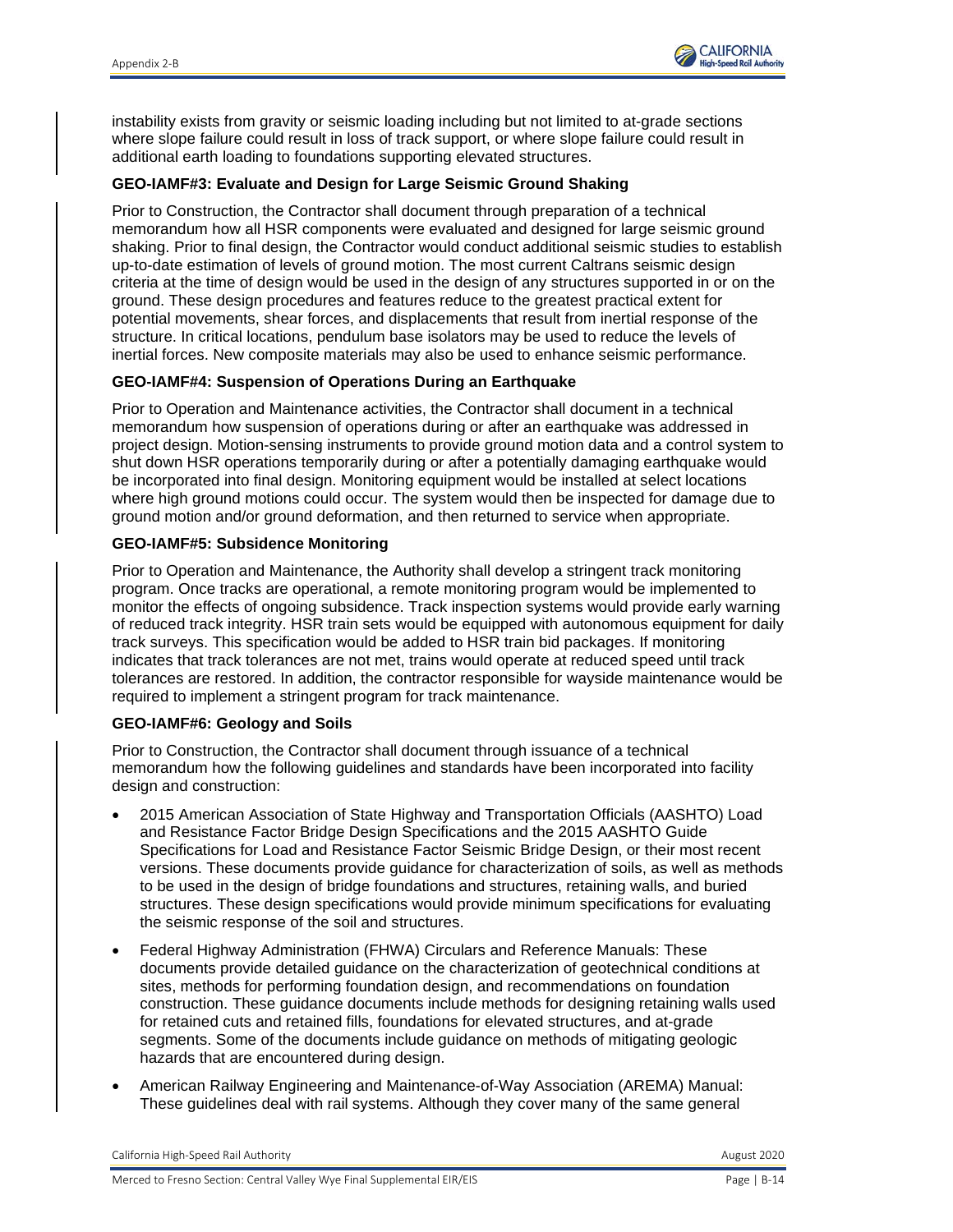

topics as AASHTO, they are more focused on best practices for rail systems. The manual includes principles, data, specifications, plans, and economics pertaining to the engineering, design, and construction of railways.

- California Building Code: The code is based on 2015 International Building Code (IBC). This code contains general building design and construction requirements relating to fire and life safety, structural safety, and access compliance.
- IBC and American Society of Civil Engineers (ASCE)-7: These codes and standards provide minimum design loads for buildings and other structures. They would be used for the design of the maintenance facilities and stations. Sections in IBC and ASCE-7 provide minimum requirements for geotechnical investigations, levels of earthquake ground shaking, minimum standards for structural design, and inspection and testing requirements.
- Caltrans Design Standards: Caltrans has specific minimum design and construction standards for all aspects of transportation system design, ranging from geotechnical explorations to construction practices. These amendments provide specific guidance for the design of deep foundations that are used to support elevated structures, for design of mechanically stabilized earth (MSE) walls used for retained fills, and for design of various types of cantilever (e.g., soldier pile, secant pile, and tangent pile) and tie-back walls used for retained cuts.
- Caltrans Construction Manuals: Caltrans has a number of manuals including Field Guide to Construction Dewatering, Caltrans Construction Site BMPs Manual and Construction Site BMP Field Manual and Troubleshooting Guide. These provide guidance and best management practices for dewatering options and management, erosion control and soil stabilization, non-storm water management, and waste management at construction sites.
- American Society for Testing and Materials (ASTM): ASTM has developed standards and guidelines for all types of material testing- from soil compaction testing to concrete-strength testing. The ASTM standards also include minimum performance requirements for materials.

## **GEO-IAMF#7: Engage a Qualified Paleontological Resources Specialist**

Prior to the 90% design milestone for each construction package (CP) within the Project Section, the Contractor would retain a Paleontological Resources Specialist (PRS) responsible for:

- Reviewing the final design for the CP, and
- Developing a detailed Paleontological Resources Monitoring and Mitigation Plan (PRMMP) for the CP

The PRS will would be responsible for implementing the PRMMP, including development and delivery of WEAP Training, supervision of Paleontological Resource Monitors (PRMs), and evaluation and treatment of finds, if any, and preparation o f a final paleontological mitigation report, per the PRMMP and for each CP. A Supervising Paleontologist, who is also a PRS, will be retained and act as Lead Paleontologist for the CP if there are multiple PRS' retained for a single CP.

Retention of PRS staff would occur in a timely manner, in advance of the 90% design milestone for each CP, such that the PRS is on board and can review the 90% design submittal without delay when it becomes available. If feasible, the same PRS would be responsible for all CPs within a given Project Section.

All PRS staff would meet or exceed the qualifications for a Principal Paleontologist as defined in the California Department of Transportation's (Caltrans') current Standard Environmental Reference, Chapter 8 (Caltrans 2014). Appointment of PRS staff would be subject to review and approval by the Authority.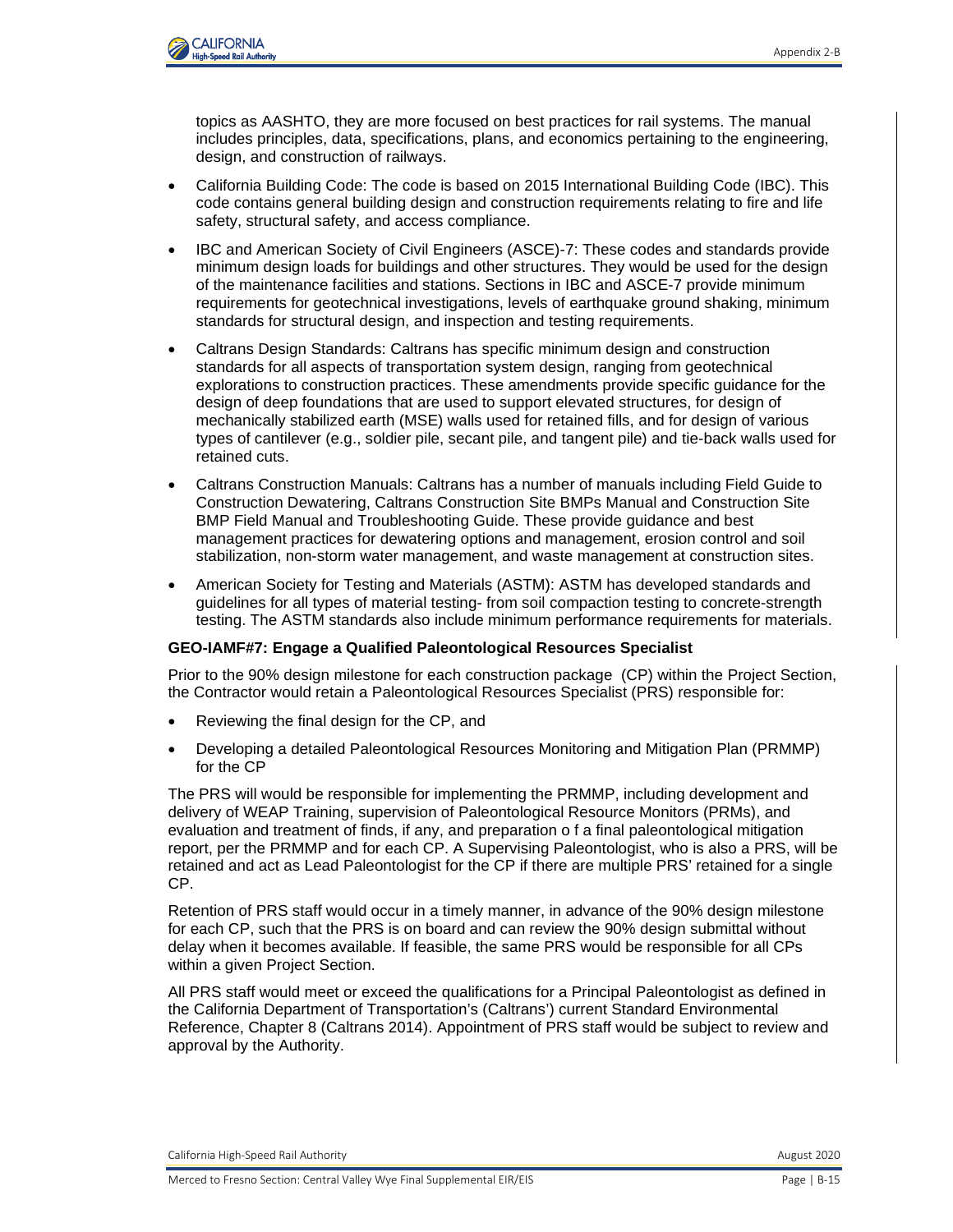

## **GEO-IAMF#8: Perform Final Design Review and Triggers Evaluation**

For each CP within the Project Section, the responsible PRS would evaluate the 90% design submittal to identify the portions of the CP that would involve work in paleontologically sensitive geologic units (either at the surface or in the subsurface), based on findings of the final Paleontological Resources Technical Report (TR) prepared for the Project Section. Evaluation would consider the location, areal extent, and anticipated depth of ground disturbance, the construction techniques that are planned/proposed, and the geology (i.e., location of geologic units with high paleontological resources) of the CP and vicinity. The evaluation and resulting recommendations would be consistent with guidance in the Society of Vertebrate Paleontology (SVP) Standard Procedures for the Assessment and Mitigation of Adverse Impacts to Paleontological Resources (SVP Impact Mitigation Guidelines Revision Committee 2010), the SVP Conditions of Receivership for Paleontologic Salvage Collections (SVP Conformable Impact Mitigation Guidelines Committee 1996), and relevant guidance from Chapter 8 of the current Caltrans Standard Environmental Reference (Caltrans 2014).

The purpose of the Final Design Review and Triggers Evaluation would be to develop specific language detailing the location and duration of paleontological monitoring and other requirements for paleontological resources applicable to each CP within the Project Section. Paleontological protection requirements identified through the Final Design Review and Triggers Evaluation would be recorded in a concise technical memorandum ("Final Design Review Requirements for Paleontological Resources Protection") which would then be incorporated in full detail into the PRMMP for each CP. Those portions of the CP requiring paleontological monitoring would also be clearly delineated in the project construction documents for each CP.

#### **GEO-IAMF#9: Prepare and Implement Paleontological Resources Monitoring and Mitigation Plan (PRMMP)**

Following the Final Design Review and Triggers Evaluation for each CP, the PRS would develop a CP-specific PRMMP. For greater efficiency, PRMMPs may be written such that they cover more than one CP, as long as the specific requirements of the IAMFs are satisfied explicitly and in detail for each CP included.

The PRMMP for each CP would incorporate the findings of the Design Review and Triggers Evaluation for that CP and would be consistent with the Society of Vertebrate Paleontology (SVP) Standard Procedures for the Assessment and Mitigation of Adverse Impacts to Paleontological Resources (SVP Impact Mitigation Guidelines Revision Committee 2010), the SVP Conditions of Receivership for Paleontologic Salvage Collections (SVP Conformable Impact Mitigation Guidelines Committee 1996), and relevant guidance from Chapter 8 of the current Caltrans Standard Environmental Reference (Caltrans 2014). As such, the PRMMP would provide for at least the following:

- Implementation of the PRMMP by qualified personnel, including the following positions:
	- Paleontological Resource Specialist The PRS will be required to meet or exceed Principal Paleontologist Qualifications per Chapter 8 of the current Caltrans Standard Environmental Reference (Caltrans 2014). The Supervising Paleontologist may, but not necessarily, be the PRS who prepares the PRMMP.
	- Paleontological Resources Monitors The PRS would will be required to meet or exceed Paleontological Monitor qualifications per Chapter 8 of the current Caltrans Standard Environmental Reference (Caltrans 2014).
- Development of pre-construction and construction-period coordination procedures and communications protocols.
- Evaluation as to whether a pre-construction survey by qualified personnel is warranted for the CP. In general, pre-construction surveys are beneficial if there is a strong possibility that significant paleontological resources (e.g., concentrations of vertebrate fossils) are exposed at the ground surface and would be destroyed during the initial clearing and grubbing phase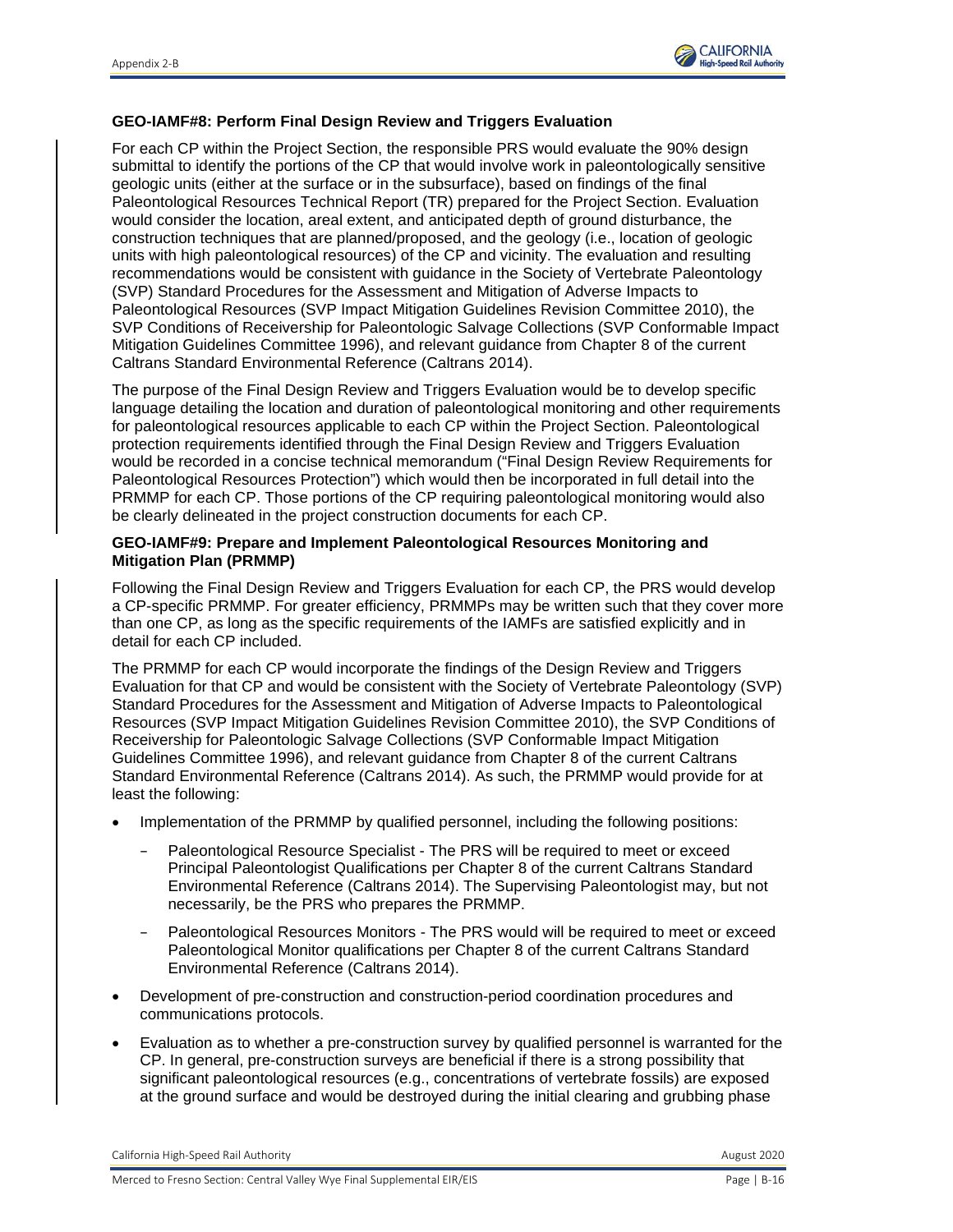

of earthwork. Such a determination can usually be made during preparation of the paleontological resources TR.

- Requirements for paleontological monitoring by qualified PRMs of all ground-disturbance activities known to affect, or potentially affect, highly sensitive geologic units and for grounddisturbance activities affecting other geologic units in any areas where the PRS considers it warranted based on the findings of the paleontological resources TR or any pre-construction surveys. In all areas of the CP subject to monitoring, monitoring would initially be conducted full-time for all ground-disturbance activities. However, the PRMMP may provide for monitoring frequency in any given location to be reduced once approximately 50% of the ground-disturbance activity in completed locations, if the reduction is appropriate based on the implementing PRS's professional judgment in consideration of actual site conditions.
- Provisions, if recommended by the PRS for paleontological monitoring of specific construction drilling operations. In general, small diameter (i.e., <18 inches) drilling operations or drilling operations using bucket augers tend to pulverize impacted sediments and any contained fossils and are typically not monitored. The section in the PRMMP addressing monitoring for drilling operations would rely, in part, on the information supplied by the CP design and geotechnical teams, but would also take into consideration of the nature, depth, and location of drilling needed, and the anticipated equipment and staging configurations.
- Provisions for in-progress documentation of monitoring (and, if applicable, salvage/recovery operations) via "construction dailies" or a similar approved means.
- Provisions for a "stop work, evaluate, and treat appropriately" response in the event of a known or potential paleontological discovery, including finds in highly sensitive geologic units as well as finds, if any, in geologic units identified as less sensitive, or non-sensitive, for paleontological resources.
- Provisions for sampling and recovery of unearthed fossils consistent with SVP *Standard Procedures* (SVP Impact Mitigation Guidelines Revision Committee 2010) and the SVP *Conditions of Receivership* (SVP Conformable Impact Mitigation Guidelines Committee 1996). Recovery procedures would provide for recovery of both macrofossils and microfossils.
- Provisions for acquiring a repository agreement from an approved regional repository for the curation, care, and storage of recovered materials, consistent with the SVP *Conditions of Receivership* (SVP Conformable Impact Mitigation Guidelines Committee 1996). If more than one repository institution is designated, separate repository agreements must be provided.
- Provisions for preparation of a final monitoring and mitigation report that meets the requirements of the Caltrans *Standard Environmental Reference* Chapter 8 provisions for the Paleontological Monitoring Report and Paleontological Stewardship Summary (Caltrans 2014).
- Provisions for the preparation, identification, and analysis and curation of fossil specimens and data recovered, consistent with the SVP *Conditions of Receivership* (SVP Conformable Impact Mitigation Guidelines Committee 1996) and any specific requirements of the designated repository institution(s).

## **GEO-IAMF#10: Provide Worker Environmental Awareness (WEAP) Training for Paleontological Resources**

Prior to groundbreaking for each CP within the Project Section, the Contractor would provide paleontological resources WEAP training delivered by the PRS. All management and supervisory personnel and construction workers involved with ground-disturbing activities would be required to take this training before beginning work on the project. Refresher training would also be made available to management and supervisory personnel and workers as needed, based on the judgment of the PRS.

• At a minimum, paleontological resources WEAP training would include information on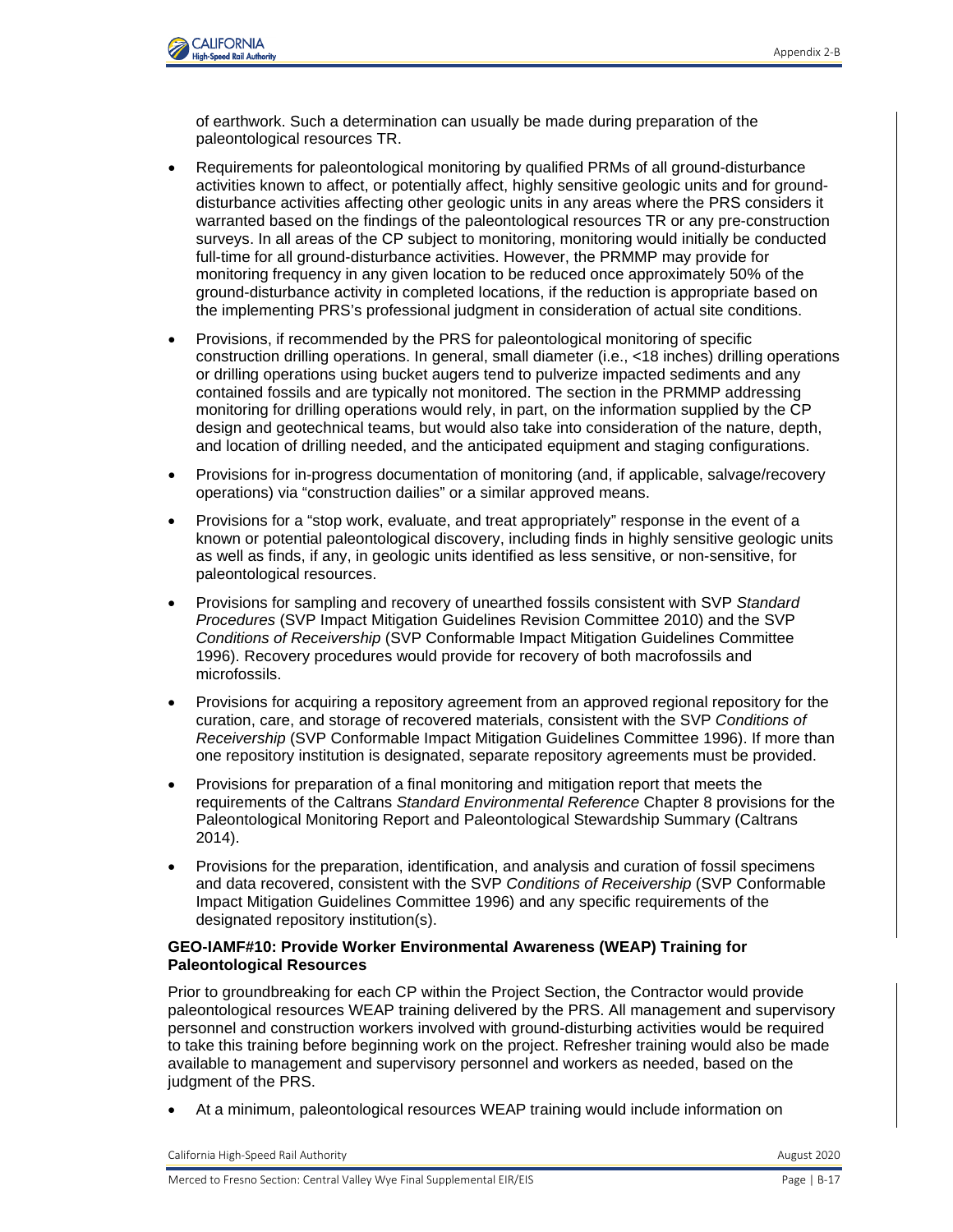

- The coordination between construction staff and paleontological staff
- The construction and paleontological staff roles and responsibilities in implementing the PRMMP
- The possibility of encountering fossils during construction
- The types of fossils that may be seen and how to recognize them, and
- The proper procedures in the event fossils are encountered, including the requirement to halt work in the vicinity of the find and procedures for notifying responsible parties in the event of a find.

Training materials and formats may include, but are not necessarily limited to, in-person training, prerecorded videos, posters, and informational brochures that provide contacts and summarize procedures in the event paleontological resources are encountered. WEAP training contents would be subject to review and approval by the Authority. Paleontological resources WEAP training may be provided concurrently with cultural resources WEAP training.

Upon completion of any WEAP training, the Contractor would require workers to sign a form stating that they attended the training and understand and would comply with the information presented. Verification of paleontological resources WEAP training will be provided to the Authority by the Contractor.

## **GEO-IAMF#11: Halt Construction, Evaluate, and Treat if Paleontological Resources Are Found**

Consistent with the PRMMP if fossil materials are discovered during construction, regardless of the individual making the discovery, all activity in the immediate vicinity of the discovery would halt and the find would be protected from further disturbance. If the discovery is made by someone other than the PRS or PRM(s), the person who made the discovery would immediately notify construction supervisory personnel, who would in turn notify the PRS. Notification to the PRS would take place promptly (prior to the close of work the same day as the find), and the PRS would evaluate the find and prescribe appropriate treatment as soon as feasible. Work may continue on other portions of the CP while evaluation (and, if needed, treatment) takes place, as long as the find can be adequately protected in the judgment of the PRS.

If the PRS determines that treatment i.e., recovery and documentation of unearthed fossil(s) is warranted, such treatment, and any required reporting, would proceed consistent with the PRMMP. The Contractor would be responsible for ensuring prompt and accurate implementation, subject to verification by the Authority.

The stop work requirement does not apply to drilling operations since drilling typically cannot be suspended in mid-course. However, if finds are made during drilling, the same notification and other follow-up requirements would apply. The PRS would coordinate with construction supervisory and drilling staff regarding the handling of recovered fossils.

## **Hazardous Materials and Waste**

## **HMW-IAMF#1: Transport of Materials**

During Construction, the Contractor would comply with applicable state and federal regulations, such as the Resource Conservation and Recovery Act (RCRA), Comprehensive Environmental Response, Compensation, and Liability Act (CERCLA), the Hazardous Materials Release Response Plans and Inventory Law, and the Hazardous Waste Control Act. Prior to Construction the Contractor would provide the Authority with a hazardous materials and waste plan describing responsible parties and procedures for hazardous waste and hazardous materials transport.

## **HMW-IAMF#2: Permit Conditions**

During Construction the Contractor would comply with the State Water Resources Control Board Construction Clean Water Act Section 402 General Permit conditions and requirements for transport, labeling, containment, cover, and other BMPs for storage of hazardous materials during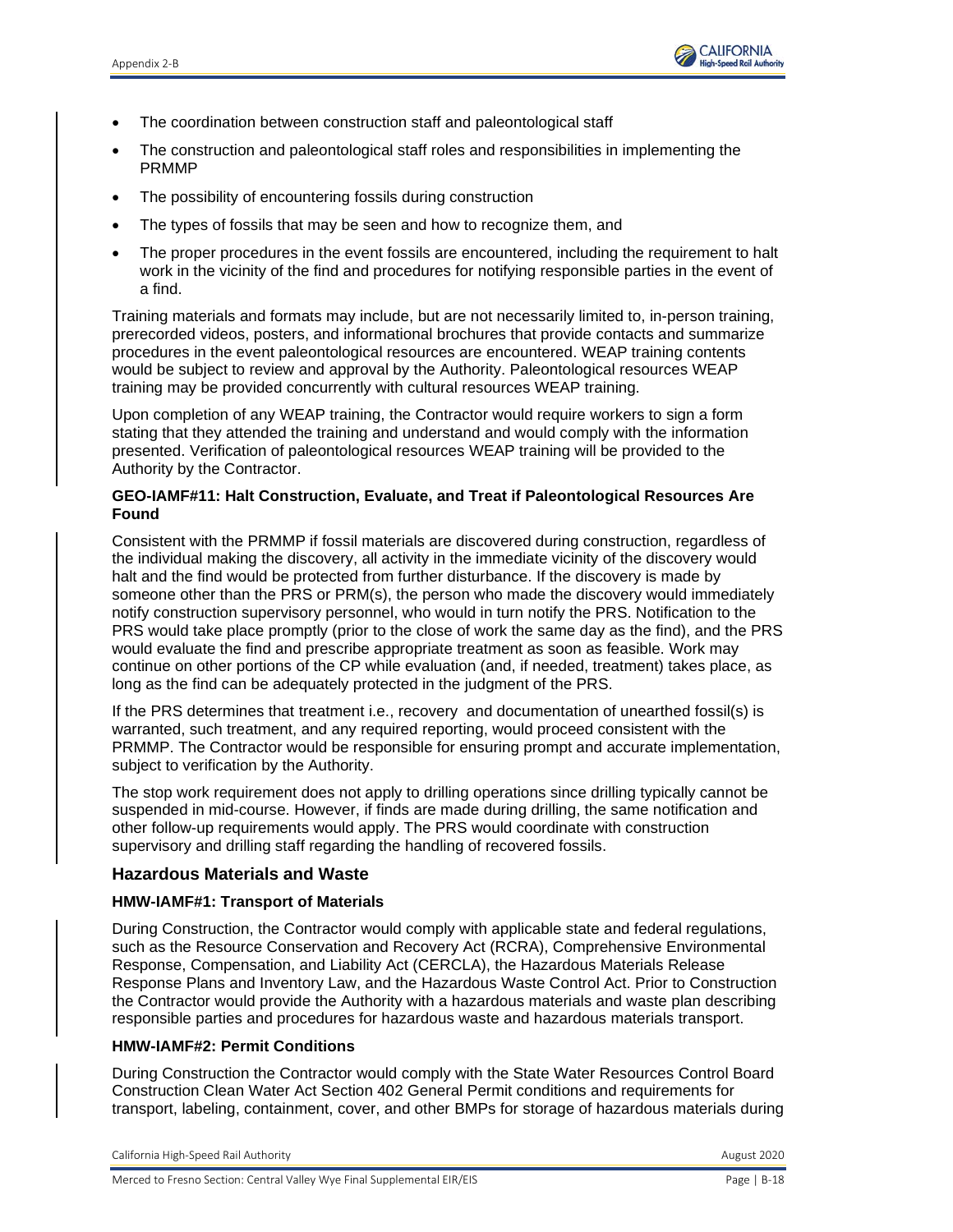

construction. Prior to Construction, the Contractor shall provide the Authority with a hazardous materials and waste plan describing responsible parties and procedures for hazardous waste and hazardous materials transport, containment, and storage BMPs that would be implemented during Construction.

## **HMW-IAMF#3: Environmental Management System**

To the extent feasible, the Authority is committed to identifying, avoiding, and minimizing hazardous substances in the material selection process for construction, operation, and maintenance of the HSR System. The Authority would use an Environmental Management System to describe the process that would be used to evaluate the full inventory of hazardous materials as defined by federal and state law employed on an annual basis and would replace hazardous substances with nonhazardous materials. The Contractor shall implement the material substitution recommendation contained in the annual inventory.

## **HMW-IAMF#4: Spill Prevention**

Prior to Construction (any ground disturbing activities), the Contractor shall prepare a Construction Management Plan addressing spill prevention. A Spill Prevention, Control, and Countermeasure (SPCC) plan (or Soil Prevention and Response Plan if the total above-ground oil storage capacity is less than 1,320 gallons in storage containers greater than or equal to 55 gallons) shall prescribe BMPs to follow to prevent hazardous material releases and clean-up of any hazardous material releases that may occur. The plans would be prepared and submitted to the PCM on behalf of the Authority and shall be implemented during Construction.

## **HMW-IAMF#5: Undocumented Contamination**

Prior to Construction, the Contractor shall prepare a CMP addressing provisions for the disturbance of undocumented contamination. The plan would be submitted to the Authority for review and approval. Undocumented contamination could be encountered during construction activities and the Contractor would work closely with local agencies to resolve any such encounters and address necessary clean-up or disposal. Copies of all required hazardous material documentation shall be provided within 30 days to the Authority.

## **HMW-IAMF#6: Demolition Plans**

Prior to Construction that involves demolition, the Contractor shall prepare demolition plans for the safe dismantling and removal of building components and debris. The demolition plans would include a plan for lead and asbestos abatement. The plans shall be submitted to the Project Construction Manager (PCM) on behalf of the Authority for verification that appropriate demolition practices have been followed consistent with federal and state regulations regarding asbestos and lead paint abatement.

## **HMW-IAMF#7: Property Acquisition Phase 1 and Phase 2 Environmental Site Assessments**

During the right-of-way acquisition phase, Phase 1 environmental site assessments (ESA) shall be conducted in accordance with standard ASTM methodologies to characterize each parcel. The determination of parcels that require a Phase 2 ESA (e.g., soil, groundwater, soil vapor subsurface investigations) would be informed by a Phase 1 ESA and may require coordination with state and local agency officials. If the Phase 2 ESA concludes that the site is impacted, remediation or corrective action (e.g., removal of contamination, in-situ treatment, or soil capping) would be conducted with state and local agency officials (as necessary) and in full compliance with applicable state and federal laws and regulations.

## **HMW-IAMF#8: Work Barriers**

Prior to Construction (any ground disturbing activities), the Contractor shall verify to the Authority through preparation of a technical memorandum the use of work barriers. Nominal design variances, such as the addition of a plastic barrier beneath the ballast material to limit the potential release of volatile subsurface contaminants, may be implemented in conjunction with site investigation and remediation.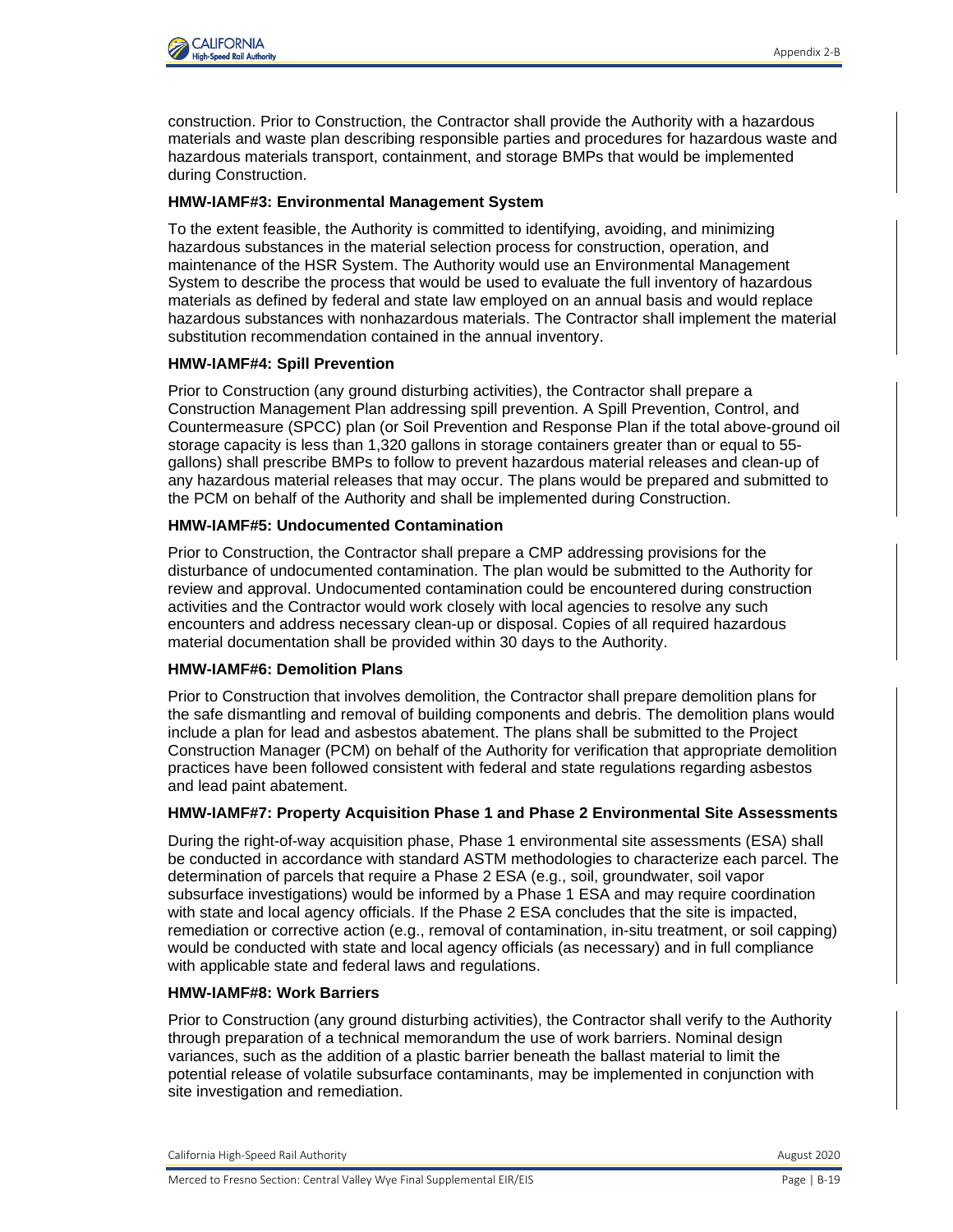

#### **HMW-IAMF#9: Landfill**

Prior to Construction (any ground disturbing activities), the Contractor shall verify to the Authority through preparation of a technical memorandum that methane protection measures would be implemented for all work within 1,000 feet of a landfill, including gas detection systems and personnel training. This would be undertaken pursuant to State of California Title 27, Environmental Protection – Division 2, Solid Waste, and the hazardous materials best management practices plan.

## **HMW-IAMF#10: Hazardous Materials Plans**

Prior to Operations and Maintenance activities, the Authority shall prepare hazardous materials monitoring plans. These would use as a basis source, such as a hazardous materials business plan as defined in Title 19 California Code of Regulations and a SPCC plan.

#### **HMW-IAMF#11: Hazardous Minerals**

Prior to Construction, the Contractor shall prepare a Construction Management Plan (CMP) addressing how the contractor would minimize or avoid impacts related to hazardous minerals (i.e., radon, mercury, and naturally occurring asbestos (NOA)) during construction. The CMP would be submitted to the Authority for review and approval. The CMP shall include appropriate provisions for handling hazardous minerals including but limited to dust control, control of soil erosion and water runoff, and testing and proper disposal of excavated material.

#### **HMW-IAMF#12: Gas Monitoring**

Prior to Construction, the Contractor shall prepare a Construction Management Plan (CMP) addressing how gas monitoring would be incorporated into construction best management practices. The CMP would be submitted to the Authority for review and approval. Hazards related to potential migration of hazardous gases due to the presence of known oil and gas fields, areas of active or historic landfills, or other subsurface sources can be reduced or eliminated by following strict federal and state Occupational Safety & Health Administration (OSHA/Cal-OSHA) regulatory requirements for excavations, and by consulting with other agencies as appropriate, such as the Department of Conservation (Division of Oil and Gas) and the California Environmental Protection Agency, Department of Toxic Substances Control, regarding known areas of concern.

Practices would include using safe and explosion-proof equipment during construction, and testing for gases regularly. Installation of passive or active gas venting systems, gas collection systems, as well as active monitoring systems and alarms would be required in underground construction areas and facilities where subsurface gases are present. Installing gas-detection systems can monitor the effectiveness of these systems.

## **Hydrology and Water Resources**

## **HYD-IAMF#1: Stormwater Management**

Prior to Construction, the Contractor shall prepare a storm water management and treatment plan for review and approval by the Authority. During the detailed design phase, each receiving stormwater system's capacity to accommodate project runoff would be evaluated. As necessary, on-site stormwater management measures, such as detention or selected upgrades to the receiving system, would be designed to provide adequate capacity and to comply with the design standards in the latest version of Authority Technical Memorandum 2.6.5 Hydraulics and Hydrology Guidelines. On-site stormwater management facilities would be designed and constructed to capture runoff and provide treatment prior to discharge of pollutant-generating surfaces, including station parking areas, access roads, new road over- and underpasses, reconstructed interchanges, and new or relocated roads and highways. Low-impact development techniques would be used to detain runoff on site and to reduce off site runoff such as constructed wetland systems, biofiltration and bioretention systems, wet ponds, organic mulch layers, planting soil beds, and vegetated systems (biofilters), such as vegetated swales and grass filter strips, would be used where appropriate.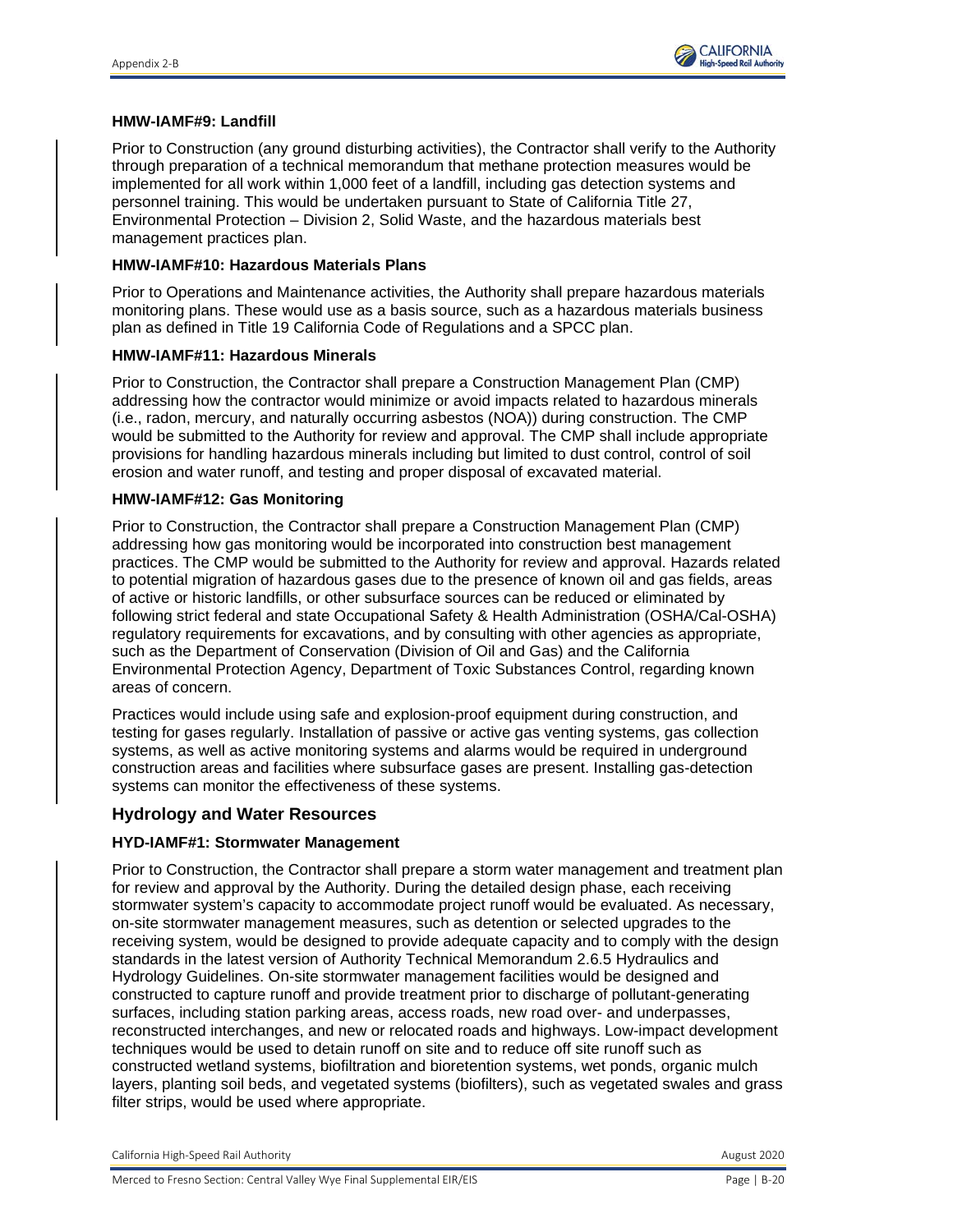

## **HYD-IAMF#2: Flood Protection**

Prior to Construction, the Contractor shall prepare a flood protection plan for Authority review and approval. The project would be designed both to remain operational during flood events and to minimize increases in 100-year or 200-year flood elevations, as applicable to locale. Design standards will include the following:

- Establish track elevation to prevent saturation and infiltration of stormwater into the subballast.
- Minimize development within the floodplain, to such an extent that water surface elevation in the floodplain would not increase by more than 1 foot, or as required by state or local agencies, during the 100-year or 200-year flood flow [as applicable to locale]. Avoid placement of facilities in the floodplain or raise the ground with fill above the base-flood elevation.
- Design the floodplain crossings to maintain a 100-year floodwater surface elevation of no greater than 1 foot above current levels, or as required by state or local agencies, and project features within the floodway itself would not increase existing 100-year floodwater surface elevations in Federal Emergency Management Agency-designated floodways, or as otherwise agreed upon with the county floodplains manager.

The following design standards would minimize the effects of pier placement on floodplains and floodways:

- Design site crossings to be as nearly perpendicular to the channel as feasible to minimize bridge length.
- Orient piers to be parallel to the expected high-water flow direction to minimize flow disturbance.
- Elevate bridge crossings at least 3 feet above the high-water surface elevation to provide adequate clearance for floating debris, or as required by local agencies.
- Conduct engineering analyses of channel scour depths at each crossing to evaluate the depth for burying the bridge piers and abutments. Implement scour-control measures to reduce erosion potential.
- Use quarry stone, cobblestone, or their equivalent for erosion control along rivers and streams, complimented with native riparian plantings or other natural stabilization alternatives that would restore and maintain a natural riparian corridor.
- Place bedding materials under the stone protection at locations where the underlying soils require stabilization as a result of stream-flow velocity.

## **HYD-IAMF#3: Prepare and Implement a Construction Stormwater Pollution Prevention Plan**

Prior to Construction (any ground disturbing activities), the Contractor shall comply with the State Water Resources Control Board (SWRCB) Construction General Permit requiring preparation and implementation of a SWPPP. The Construction SWPPP would propose BMPs to minimize potential short-term increases in sediment transport caused by construction, including erosion control requirements, stormwater management, and channel dewatering for affected stream crossings. These BMPs would include measures to incorporate permeable surfaces into facility design plans where feasible, and how treated stormwater would be retained or detained on site. Other BMPs shall include strategies to manage the amount and quality of overall stormwater runoff. The Construction SWPPP would include measures to address, but are not limited to, the following:

• Hydromodification management to verify maintenance of pre-project hydrology by emphasizing on site retention of stormwater runoff using measures such as flow dispersion, infiltration, and evaporation (supplemented by detention where required). Additional flow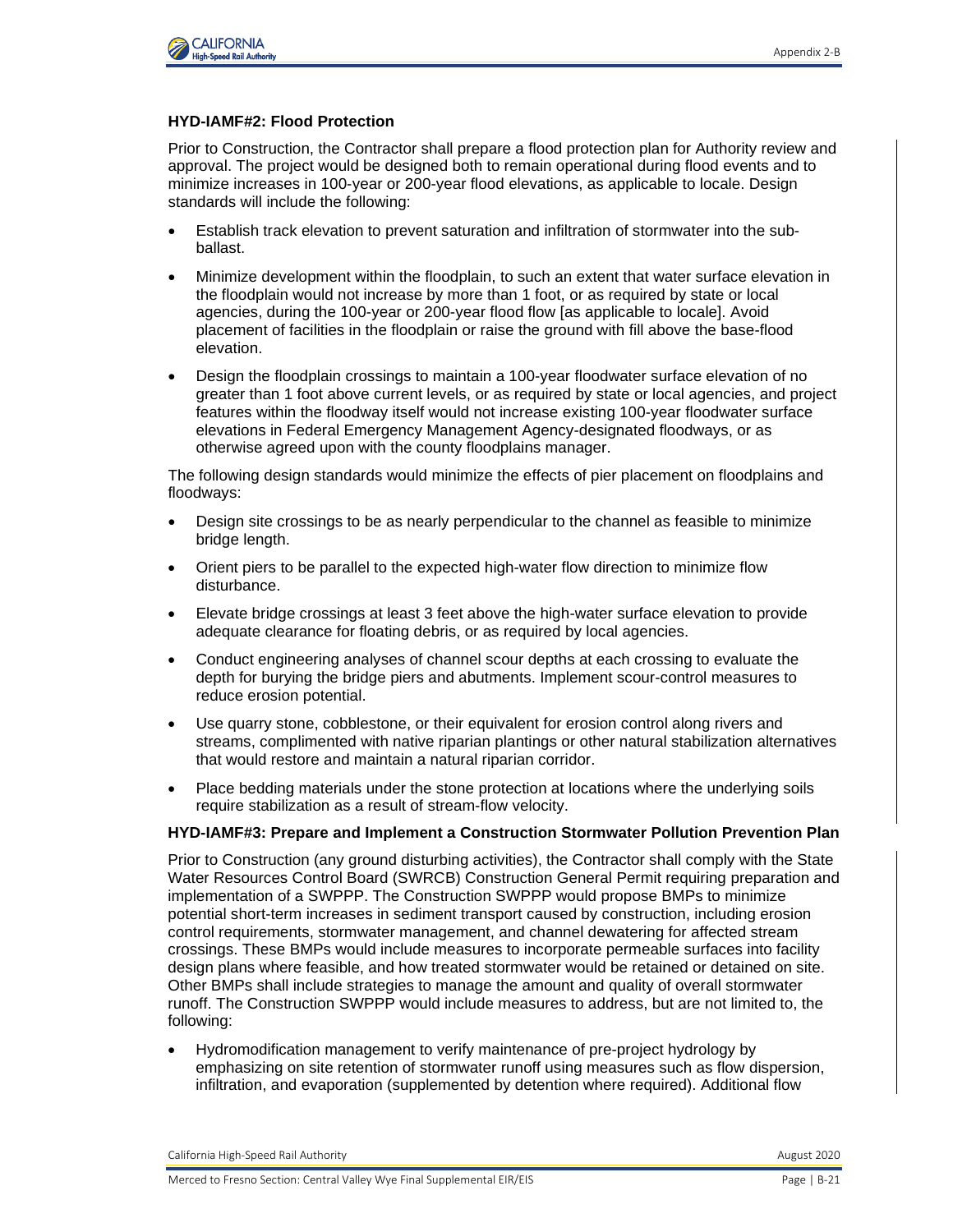

control measures would be implemented where local regulations or drainage requirements dictate.

- Implementing practices to minimize the contact of construction materials, equipment, and maintenance supplies with stormwater.
- Limiting fueling and other activities using hazardous materials to areas distant from surface water, providing drip pans under equipment, and daily checks for vehicle condition.
- Implementing practices to reduce erosion of exposed soil, including soil stabilization, regular watering for dust control, perimeter siltation fences, and sediment catchment basins.
- Implementing practices to maintain current water quality, including siltation fencing, wattle barriers, stabilized construction entrances, grass buffer strips, ponding areas, organic mulch layers, inlet protection, storage tanks and sediment traps to arrest and settle sediment.
- Where feasible, avoiding areas that may have substantial erosion risk, including areas with erosive soils and steep slopes.
- Using diversion ditches to intercept surface runoff from off site.
- Where feasible, limiting construction to dry periods when flows in water bodies are low or absent.
- Implementing practices to capture and provide proper off-site disposal of concrete wash water, including isolation of runoff from fresh concrete during curing to prevent it from reaching the local drainage system, and possible treatments (e.g., dry ice).
- Developing and implementing a spill prevention and emergency response plan to handle potential fuel and/or hazardous material spills.

Implementation of a SWPPP would be performed by the construction contractors as directed by the contractor's Qualified SWPPP Practitioner or designee. As part of that responsibility, the effectiveness of construction BMPs must be monitored before, during and after storm events. Records of these inspections and monitoring results are submitted to the local regional water quality control board (RWQCB) as part of the annual report required by the Statewide Construction General Permit. The reports are available to the public online. The SWRCB and RWQCB would have the opportunity to review these documents.

# **HYD-IAMF#4: Prepare and Implement an Industrial Stormwater Pollution Prevention Plan**

Prior to Construction of any facility classified as an industrial facility, the Contractor shall comply with existing water quality regulations. The stormwater general permit requires preparation of a SWPPP and a monitoring plan for industrial facilities that discharge stormwater from the site, including vehicle maintenance facilities associated with transportation operations. The permit includes performance standards for pollution control.

# **Land Use and Development**

# **LU-IAMF#1: Station Area Planning and Local Agency Coordination**

Prior to operations and maintenance activities, the Authority would prepare a technical memorandum for each station describing how multimodal connectivity was addressed. The Authority has a strategy for long-term coordination with local transit agencies and cities to develop transit connectivity plans for HSR station areas and for connectivity to neighboring communities where high HSR ridership is projected. The Authority and FRA expects HSR and connectivity to reduce the overall demand for parking at stations by facilitating alternative methods of station access. The strategy includes the following components:

Design and construct stations to enhance pedestrian, bicycle and other shared ride access. Mobility features such as walking paths, bicycle lockers, and drop off zones would be encouraged to enhance access.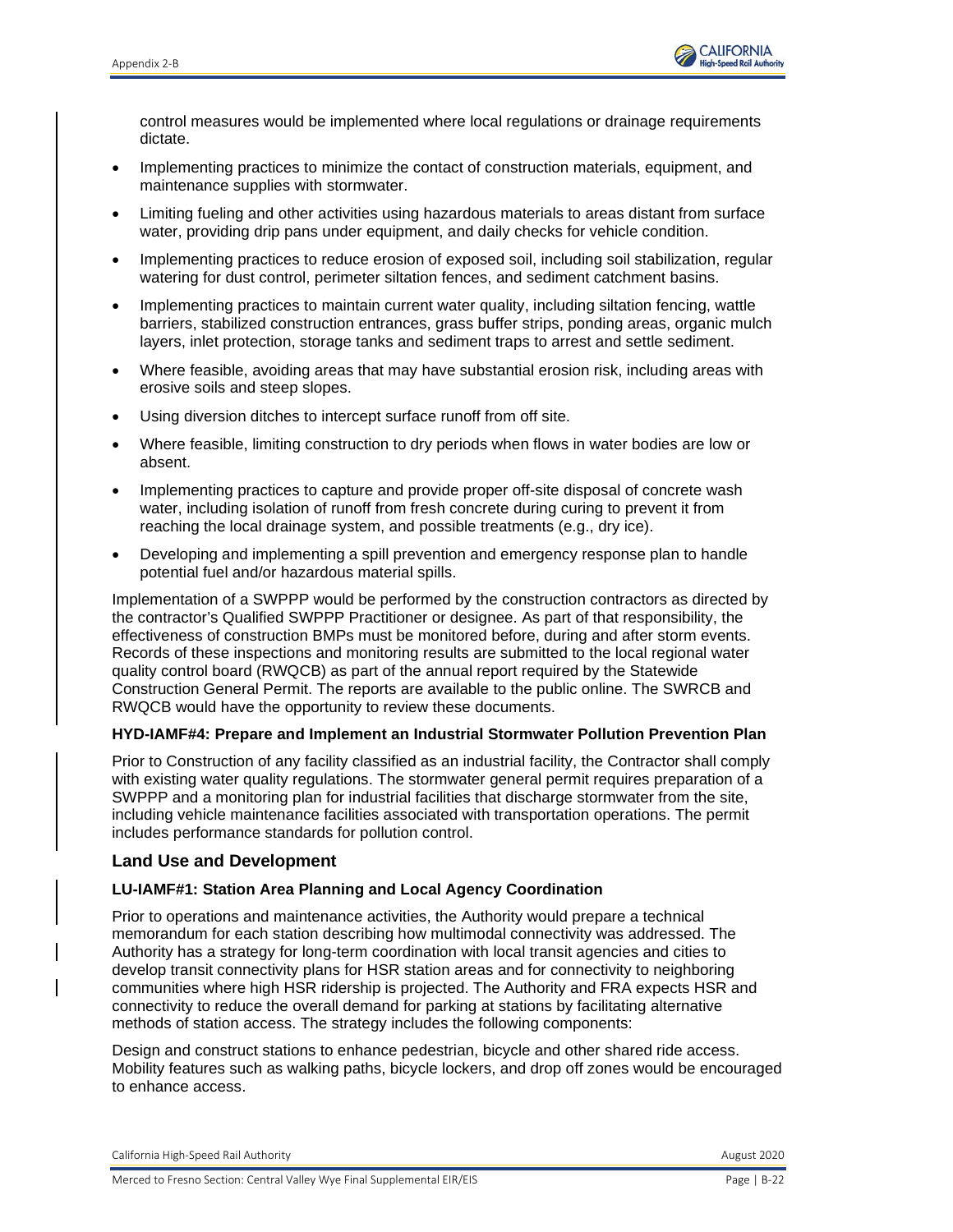

Work with local transit agencies around stations to provide easy transfer and fare payment options and would install wayfinding signs, maps, and other techniques to identify local connections within HSR stations.

In coordination with station cities, identify street enhancements for pedestrian and bicycle access such as improved sidewalks, multiuse pathways, trails, bike lanes and shared parking sites.

Provide station space for taxis, private buses and shared rides.

## **LU-IAMF#2: Improve Pedestrian and Bicycle Safety**

Prior to construction, the Contractor shall provide a technical memorandum describing how pedestrian and bicycle accessibility would be provided and supported across the HSR corridor, to and from stations and on station property. Priority of safety for pedestrians and bicycles and vulnerable populations over motor vehicle access would be done in aa way so as to encourage maximum potential access from non-motorized modes. Local access programs, such as Safe Routes to Schools, shall be maintained or enhanced. Access to community facilities for vulnerable populations shall be maintained or enhanced.

## **Noise and Vibration**

## **NV-IAMF#1: Noise and Vibration**

Prior to Construction, the Contractor shall prepare and submit to the Authority a noise and vibration technical memorandum documenting how the FTA and FRA guidelines for minimizing construction noise and vibration impacts would be employed when work is being conducted within 1,000 feet of sensitive receptors. Typical construction practices contained in the FTA and FRA guidelines for minimizing construction noise and vibration impacts include the following:

- Construct noise barriers, such as temporary walls or piles on excavated material, between noisy activities and noise sensitive resources.
- Route truck traffic away from residential streets, when possible.
- Construct walled enclosures around especially noisy activities or around clusters or noise equipment.
- Combine noisy operations so that they occur in the same period.
- Phase demolition, earthmoving, and ground impacting operations so as not to occur in the same time period.
- Avoid impact pile driving where possible in vibration sensitive areas.

## **Parks, Recreation and Open Space**

## **PK-IAMF#1: Parks, Recreation, and Open Space**

Prior to Construction, the Contractor shall prepare and submit to the Authority a technical memorandum that identifies project design features to be implemented to minimize impacts on parks, recreation and open space. Typical design measures to avoid or minimize impacts to parks and recreation may include:

- Provide safe and attractive access for present travel modes (e.g., motorists, bicyclists, pedestrians—as applicable) to existing park and recreation facilities.
- Design guideway, system, and station features in such a way as to enhance the surrounding local communities. Provide easy crossings of the guideway which allows for community use under the guideway or at station areas.

## **Public Utilities and Energy**

## **PUE-IAMF#1: Design Measures**

The HSR project design incorporates utilities and design elements that minimize electricity consumption (e.g., using regenerative braking, energy-saving equipment on rolling stock and at station facilities, implementing energy saving measures during construction, and automatic train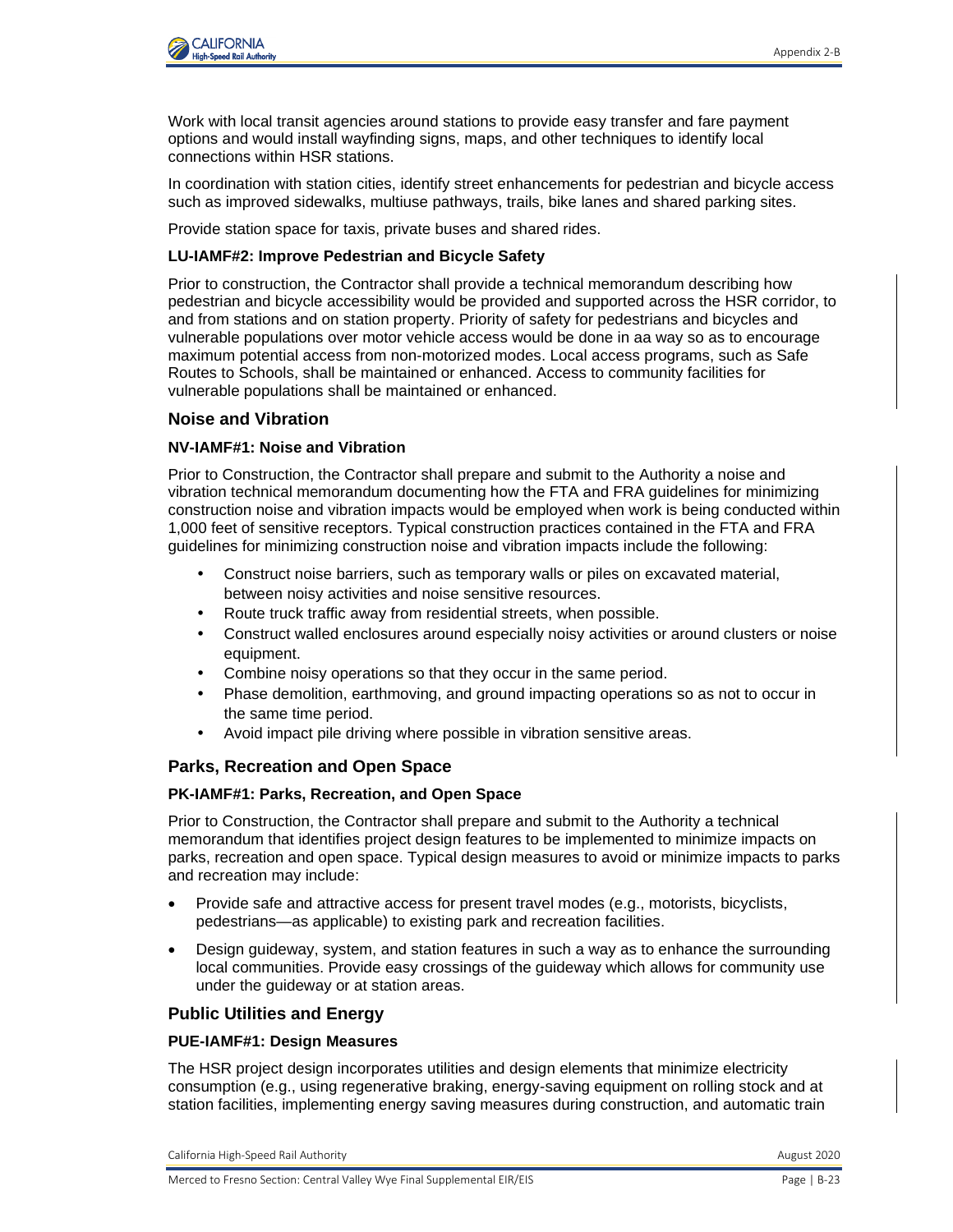

operations to maximize energy efficiency during operations). Thus, the project would not overburden utility services. The design elements are included in the design build contract. Additionally, the Authority has adopted a sustainability policy that establishes project design and construction requirements that avoid and minimize impacts.

## **PUE-IAMF#2: Irrigation Facility Relocation**

Where relocating an irrigation facility is necessary, the Contractor would verify the new facility is operational prior to disconnecting the original facility, where feasible. Irrigation facility relocation preferences are included in the design-build contract and reduce unnecessary impacts to continued operation of irrigation facilities. The Contractor shall document all relocations in a memorandum for Authority review and approval.

## **PUE-IAMF#3: Public Notifications**

Prior to construction in areas where utility service interruptions are unavoidable, the contractor would notify the public through a combination of communication media (e.g., by phone, email, mail, newspaper notices, or other means) within that jurisdiction and the affected service providers of the planned outage. The notification would specify the estimated duration of the planned outage and would be published no fewer than 7 days prior to the outage. Construction would be coordinated to avoid interruptions of utility service to hospitals and other critical users. The contractor would submit the public communication plan to the Authority 60 days in advance of the work for verification that appropriate messaging and notification are to be provided.

#### **PUE-IAMF#4: Utilities and Energy**

Prior to Construction, the Contractor shall prepare a technical memorandum documenting how construction activities would be coordinated with service providers to minimize or avoid interruptions. It would include upgrades of existing power lines to connect the HSR System to existing utility substations. The technical memorandum shall be provided to the Authority for review and approval.

## **Safety and Security**

## **SS-IAMF#1: Construction Safety Transportation Management Plan**

Prior to Construction (any ground disturbing activity), the Contractor shall prepare for submittal to the Authority a construction safety transportation management plan. The plan would describe the contractor's coordination efforts with local jurisdictions for maintaining emergency vehicle access. The plan would also specify the Contractors procedures for implementing temporary road closures including access to residences and businesses during construction, lane closures, signage and flag persons, temporary detour provisions, alternative bus and delivery routes, emergency vehicle access, and alternative access locations. The Contractor shall prepare and submit monthly reports to the Authority documenting construction transportation plan implementation activities for compliance monitoring.

## **SS-IAMF#2: Safety and Security Management Plan**

Sixty days after receiving from the Authority a construction notice-to-proceed, the Contractor shall provide the Authority with a technical memorandum documenting how the following requirements, plan, programs and guidelines were considered in design, construction and eventual operation to protect the safety and security of construction workers and users of the HSR. The Contractor shall be responsible for implementing all construction-related safety and security plans and the Authority shall be responsible for implementing all safety and security plans related to HSR operation.

• Workplace worker safety is generally governed by the Occupational Health and Safety Act of 1970, which established the OSHA. OSHA establishes standards and oversees compliance with workplace safety and reporting of injuries and illnesses of employed workers. In California, OSHA enforcement of workplace requirements is performed by California Occupational Safety and Health Administration (Cal OSHA). Under Cal OSHA regulations, as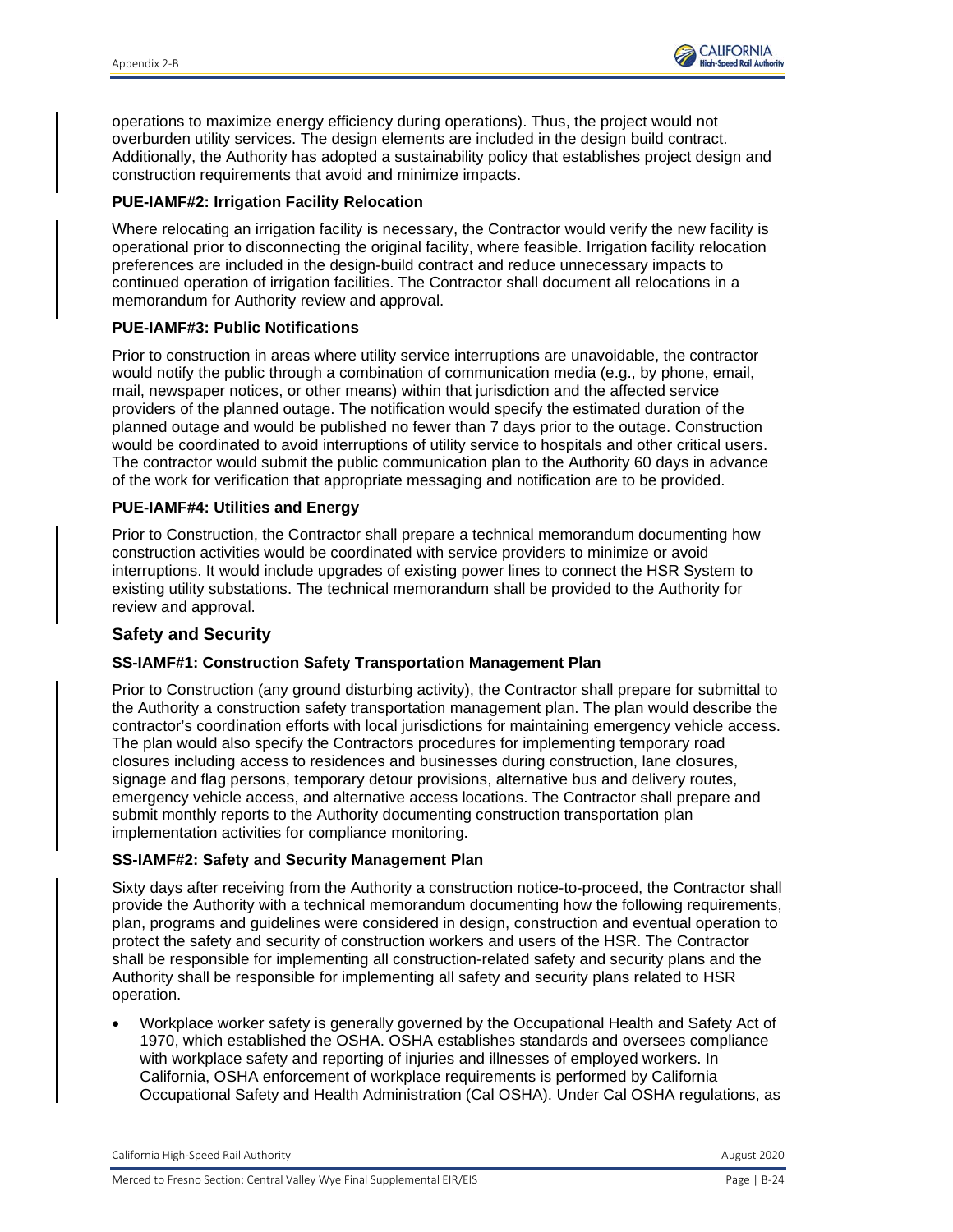

of July 1, 1991, every employer must establish, implement, and maintain an injury and illness prevention program.

- The Authority has adopted a Safety and Security Management Plan to guide the safety and security activities, processes, and responsibilities during design, construction and implementation phases of the project to protect the safety and security of construction workers and the public. A Systems Safety Program Plan (SSPP) and a System Security Plan would be implemented prior to the start of revenue service to guide the safety and security of the operation of the high-speed rail system.
- Prior to Construction, the Contractor shall provide the Authority with a Safety and Security Management Plan documenting how they would implement the Authority's safety and security requirements within their project scope.
- Implement site-specific health and safety plans and site-specific security plans to establish minimum safety and security guidelines for contractors of, and visitors to, construction projects. Contractors would be required to develop and implement site-specific measures that address regulatory requirements to protect human health and property at construction sites.
- Preparation of a Valley Fever action plan that includes: A) information on causes, preventative measures, symptoms, and treatments for Valley Fever to individuals who could potentially be exposed through construction activities (i.e., construction workers, monitors, managers, and support personnel); B) continued outreach and coordination with California Department of Public Health; C) coordination with county departments of public health to ensure that the above referenced information concerning Valley Fever is readily available to nearby residents, schools, and businesses and to obtain area information about Valley Fever outbreaks and hotspots; and D) provide a qualified person dedicated to overseeing implementation of the Valley Fever prevention measures to encourage a culture of safety of the contractors and subcontractors. The Valley Fever Health and Safety (VFHS) designee shall coordinate with the county Public Health Officer and oversee and manage the implementation of Valley Fever control measures. The VFHS designee is responsible for ensuring the implementation of measures in coordination with the county Public Health Officer. Medical information would be maintained following applicable and appropriate confidentiality protections. The VFHS in coordination with the county Public Health Officer would determine what measures would be added to the requirements for the Safety and Security Management Plan regarding preventive measures to avoid Valley Fever exposure. Measures shall include, but are not limited to the following: A) train workers and supervisors on how to recognize symptoms of illness and ways to minimize exposure, such as washing hands at the end of shifts; B) provide washing facilities nearby for washing at the end of shifts; C) provide vehicles with enclosed, air conditioned cabs and make sure workers keep the windows closed; D) equip heavy equipment cabs with high efficiency particulate air (HEPA) filters; and E) make NIOSH approved respiratory protection with particulate filters as recommended by the CDPH available to workers who request them.
- System safety program plans incorporate FRA requirements and are implemented upon FRA approval. FRA's SSPPs requirements would be determined in FRA's new System Safety Regulation (49 CFR 270).
- Rail systems must comply with FRA requirements for tracks, equipment, railroad operating rules and practices, passenger safety, emergency response, and passenger equipment safety standards found in 49 CFR Parts 200-299.
- The HSR Urban Design Guidelines (Authority 2011) require implementing the principles of crime prevention through environmental design. The contractor shall consider four basic principles of crime prevention through environmental design during station design and site planning: territoriality (design physical elements that express ownership of the station or site); natural surveillance (arrange physical features to maximize visibility); improved sightlines (provide clear views of surrounding areas); and access control (provide physical guidance for

California High-Speed Rail Authority **August 2020** California High-Speed Rail Authority

Merced to Fresno Section: Central Valley Wye Final Supplemental EIR/EIS Page | B-25 Page | B-25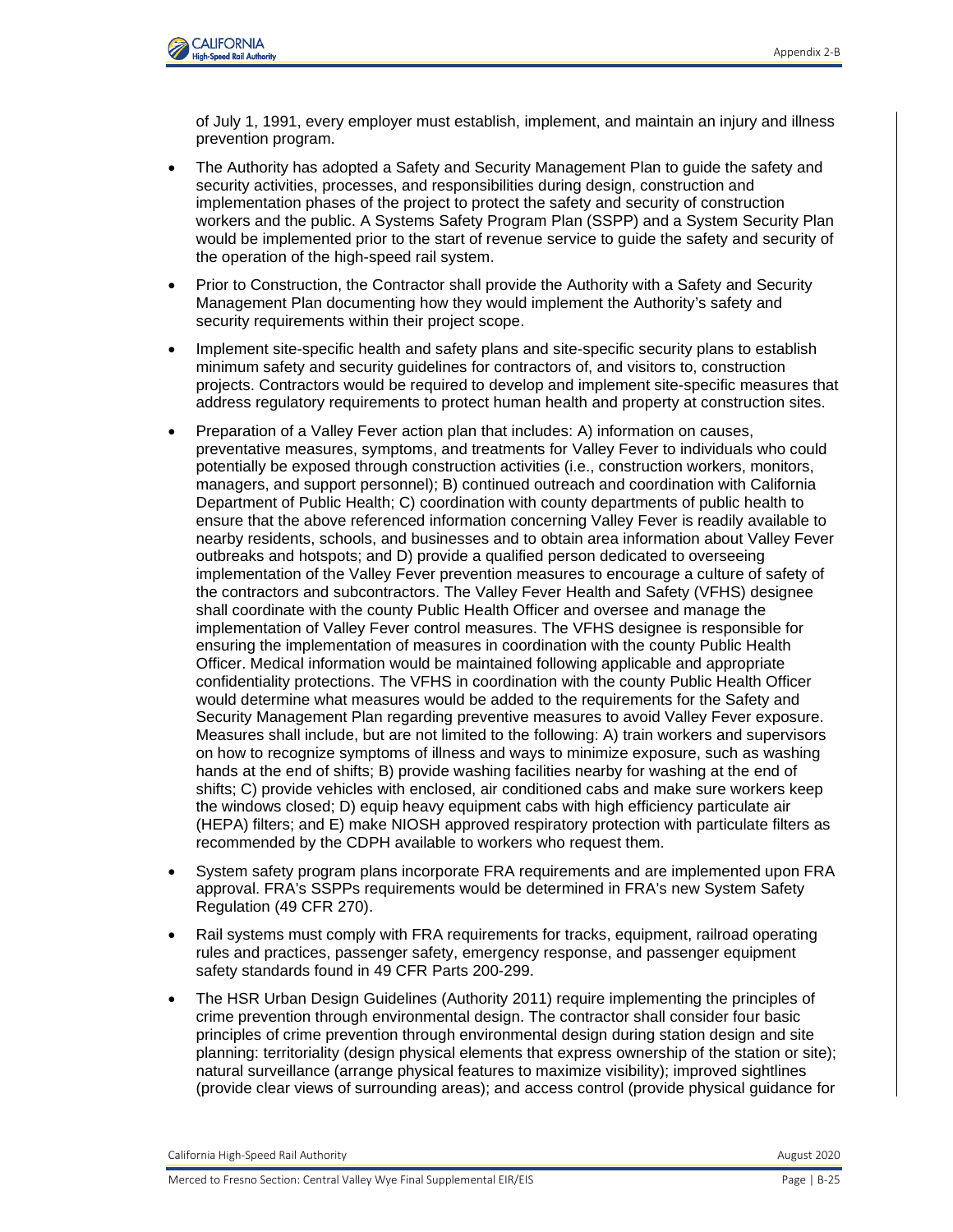

people coming and going from a space). The HSR design includes emergency access to the rail right-of-way, and elevated HSR structure design includes emergency egress points.

- Implement fire/life safety and security programs that promote fire and life safety and security in system design, construction, and implementation. The fire and life safety program is coordinated with local emergency response organizations to provide them with an understanding of the rail system, facilities, and operations, and to obtain their input for modifications to emergency response operations and facilities, such as evacuation routes. The Authority would establish fire/life safety and security committees throughout the HSR section.
- Implement system security plans that address design features intended to maintain security at the stations within the track right-of-way, at stations, and onboard trains. A dedicated police force would ensure that the security needs of the HSR system are met.
- The design standards and guidelines require emergency walkways on both sides of the tracks for both elevated and at grade sections and the provision of appropriate space as defined by fire and safety codes along at-grade sections of the alignment to allow for emergency response access.
- Implement standard operating procedures and emergency operating procedures, such as the FRA-mandated Roadway Worker Protection Program to address the day-to-day operation and emergency situations that would maintain the safety of employees, passengers, and the public.

## **SS-IAMF#3: Hazard Analyses**

The Authority's hazard management program includes the identification of hazards, assessment of associated risk, and application of control measures (mitigation), to reduce the risk to an acceptable level. Hazard assessment includes a preliminary hazard analysis (PHA) and threat and vulnerability assessment (TVA).

- The Authority's programmatic PHAs are developed in conformance with the FRA's Collison Hazard Analysis Guide: Commuter and Intercity Passenger Service (FRA 2007) and the U.S. Department of Defense's System Safety Program Plan (MIL-STD-882) to identify and determine the facility hazards and vulnerabilities so that they can be addressed by—and either eliminated or minimized—the design.
- TVAs establish provisions for the deterrence and detection of, as well as the response to, criminal and terrorist acts for rail facilities and system operations. Provisions include right-ofway fencing, intrusion detection, security lighting, security procedures and training, and closed-circuit televisions. Intrusion-detection technology could also alert to the presence of inert objects, such as toppled tall structures or derailed freight trains, and stop HSR operations to avoid collisions.
- During design and construction, the Contractor would conduct site-specific PHA and TVA assessments to apply the programmatic work to their specific project designs.

The Authority's safety and security committees would be responsible for implementing the recommendations contained in the hazard analysis during HSR operation.

## **SS-IAMF#4: Oil and Gas Wells**

Prior to ground disturbing activities, the Contractor shall identify and inspect all active and abandoned oil and gas wells within 200 feet of the HSR tracks. Any active wells would be abandoned and relocated by the Contractor in accordance with the California Department of Conservation, Division of Oil, and Gas and Geothermal Resources (DOGGR) standards in coordination with the well owners. In the event that relocated wells do not attain the current production rates of the now-abandoned active wells, the Authority would be responsible for compensating the well owner for lost production. All abandoned wells within 200 feet of the HS tracks would be inspected and re-abandoned, as necessary, in accordance with DOGGR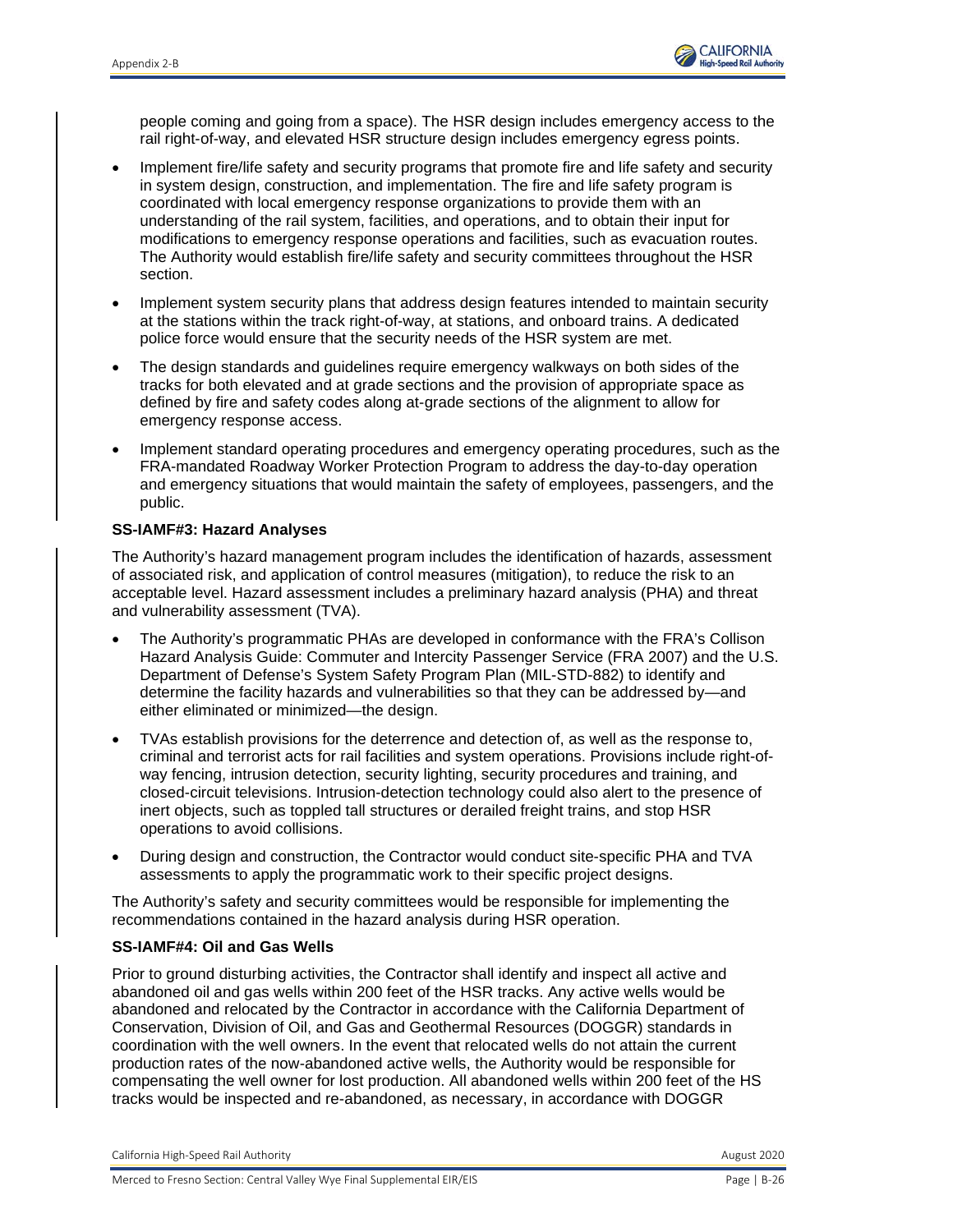

standards and in coordination with the well owner. The Contractor would provide the Authority with documentation that the identification and inspection of the wells has occurred prior to construction.

## **Socioeconomics and Communities**

## **SO-IAMF#1: Construction Management Plan**

Prior to Construction, the Contractor shall prepare a CMP providing measures that minimize impacts on low-income households and minority populations. The plan shall be submitted to the Authority for review and approval. The plan would include actions pertaining to communications, visual protection, air quality, safety controls, noise controls, and traffic controls to minimize impacts on low-income households and minority populations. The plan would verify that property access is maintained for local businesses, residences, and emergency services. This plan would include maintaining customer and vendor access to local businesses throughout construction by using signs to instruct customers about access to businesses during construction. In addition, the plan would include efforts to consult with local transit providers to minimize impacts on local and regional bus routes in affected communities.

#### **SO-IAMF#2: Compliance with Uniform Relocation Assistance and Real Property Acquisition Policies Act.**

The Authority must comply with the Uniform Relocation Assistance and Real Property Acquisition Policies Act, as amended (Uniform Act). The provisions of the Uniform Act, a federally mandated program, would apply to all acquisitions of real property or displacements of persons resulting from this federally assisted project. It was created to provide for fair and equitable treatment of all affected persons. Additionally, the Fifth Amendment of the U.S. Constitution provides that private property may not be taken for a public use without payment of "just compensation."

The Uniform Act requires that the owning agency provide notification to all affected property owners of the agency's intent to acquire an interest in their property. This notification includes a written offer letter of just compensation. A right-of-way specialist is assigned to each property owner to assist him or her through the acquisition process. The Uniform Act also provides benefits to displaced individuals to assist them financially and with advisory services related to relocating their residence or business operation. Benefits are available to both owner occupants and tenants of either residential or business properties.

The Uniform Act requires provision of relocation benefits to all eligible persons regardless of race, color, religion, sex, or national origin. Benefits to which eligible owners or tenants may be entitled are determined on an individual basis and explained in detail by an assigned right-of-way specialist.

The California Relocation Assistance Act essentially mirrors the Uniform Act and also provides for consistent and fair treatment of property owners. However, because the project would receive federal funding, the Uniform Act takes precedence. Owners of private property have federal and state constitutional guarantees that their property would not be acquired or damaged for public use unless owners first receive just compensation. Just compensation is measured by the "fair market value," where the property value is considered to be the highest price that would be negotiated on the date of valuation. The value must be agreed upon by a seller who is willing, not obliged to sell, but under no particular or urgent necessity and by a buyer who is ready, willing, and able to buy but under no particular necessity. Both the owner and the buyer must deal with the other with the full knowledge of all the uses and purposes for which the property is reasonably adaptable and available (Code of Civil Procedure Section 1263.320a).

More detailed information about how the Authority plans to comply with the Uniform Act and the California Relocation Assistance Act is provided in the following three detailed relocation assistance documents modeled after Caltrans versions:

• *Your Rights and Benefits as a Displacee under the Uniform Relocation Assistance Program (Residential)*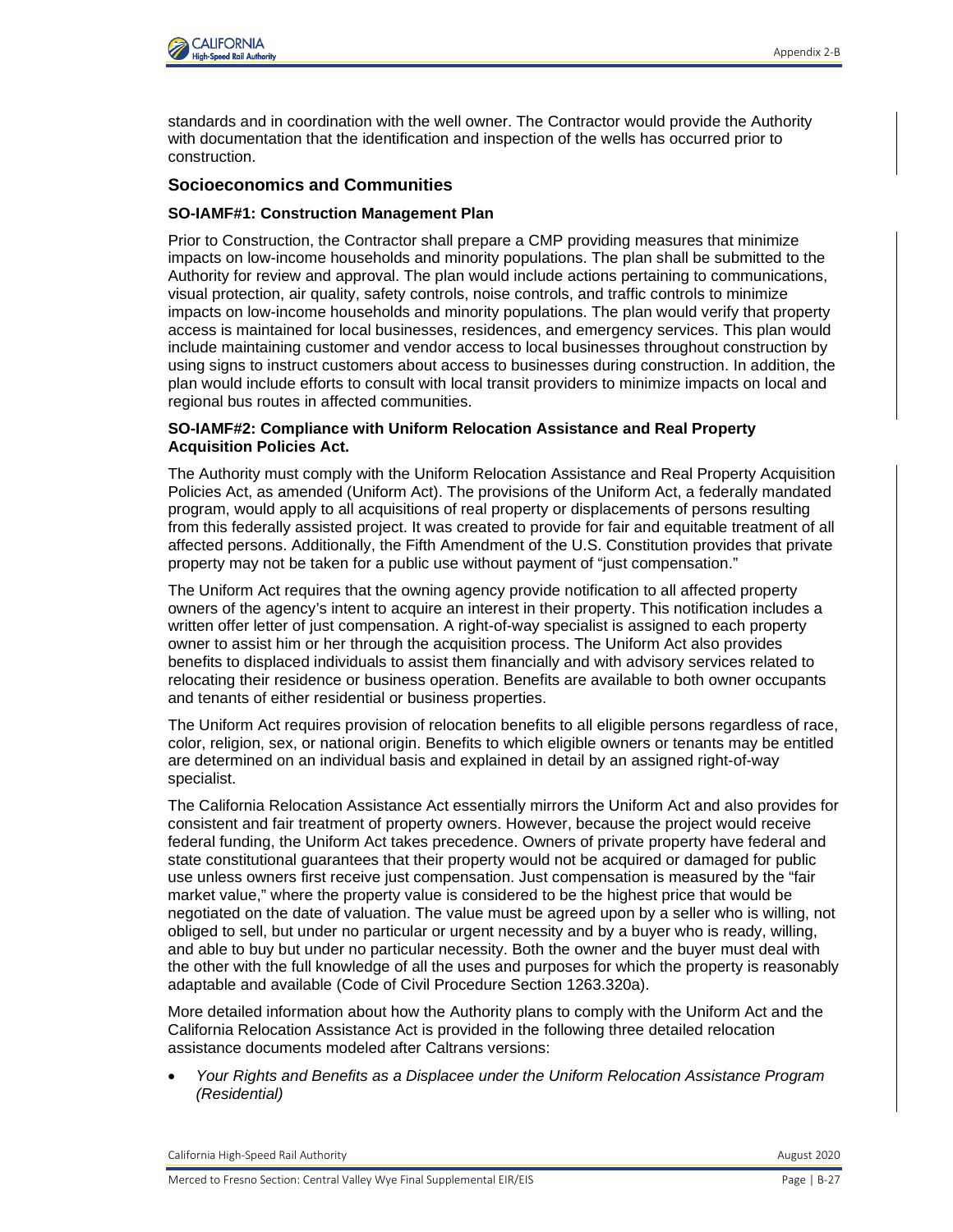

- *Your Rights and Benefits as a Displacee under the Uniform Relocation Assistance Program (Mobile Home)*
- *Your Rights and Benefits as a Displaced Business, Farm, or Nonprofit Organization under the Uniform Relocation Assistance Program*

## **SO-IAMF#3: Relocation Mitigation Plan**

Before any acquisitions occur, the Authority would develop a relocation mitigation plan, in consultation with affected cities and counties and property owners. In addition to establishing a program to minimize the economic disruption related to relocation, the relocation mitigation plan would be written in a style that also enables it to be used as a public-information document.

The relocation mitigation plan would be designed to meet the following objectives:

- Provide affected property and business owners and tenants a high level of individualized assistance in situations when acquisition is necessary and the property owner desires to relocate the existing land use.
- Coordinate relocation activities with other agencies acquiring property resulting in displacements in the study area to provide for all displaced persons and businesses to receive fair and consistent relocation benefits.
- Make a best effort to minimize the permanent closure of businesses and non-profit agencies as a result of property acquisition.
- Within the limits established by law and regulation, minimize the economic disruption caused to property owners by relocation.
- In individual situations, where warranted, consider the cost of obtaining the entitlement permits necessary to relocate to a suitable location and take those costs into account when establishing the fair market value of the property.
- Provide those business owners who require complex permitting with regulatory compliance assistance.

The relocation mitigation plan would include the following components:

- A description of the appraisal, acquisition, and relocation process as well as a description of the activities of the appraisal and relocation specialists.
- A means of assigning appraisal and relocation staff to affected property owners, tenants, or other residents on an individual basis.
- Individualized assistance to affected property owners, tenants, or other residents in applying for funding, including research to summarize loans, grants, and federal aid available, and research areas for relocation.
- Creation of an ombudsman's position to act as a single point of contact for property owners, residents, and tenants with questions about the relocation process. The ombudsman would also act to address concerns about the relocation process as it applies to the individual situations of property owners, tenants, and other residents.

## **Transportation**

## **TR-IAMF#1: Protection of Public Roadways during Construction**

Prior to Construction, the Contractor shall provide a photographic survey documenting the condition of the public roadways along truck routes providing access to the proposed project site. The photographic survey shall be submitted for approval to the agency responsible for road maintenance and the Authority. The Contractor shall be responsible for the repair of any structural damage to public roadways caused by HSR construction or construction access, returning any damaged sections to the equivalent of their original pre HSR construction structural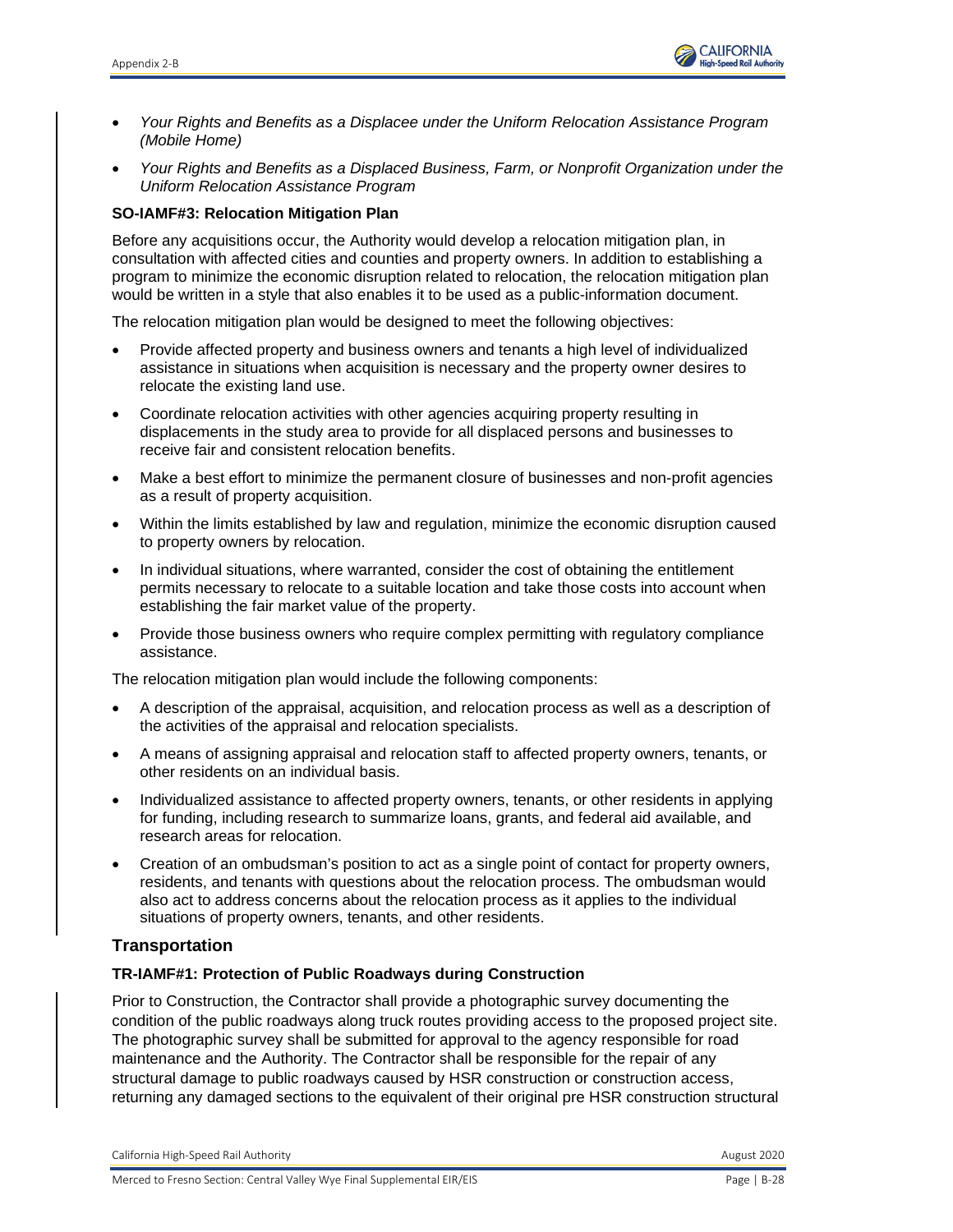

condition or better. The Contractor shall survey the condition of the public roadways along truck routes providing access to the proposed project site after construction is complete. The Contractor shall complete a before- and after-survey report and submit it to the Authority for review, indicating the location and extent of any damage.

## **TR-IAMF#2: Construction Transportation Plan**

The design-build contractor shall prepare a detailed Construction Transportation Plan (CTP) for the purpose of minimizing the impact of construction and construction traffic on adjoining and nearby roadways in close consultation with the local jurisdiction having authority over the site. The Authority must review and approve the CTP before the Contractor commences any construction activities. This plan would address, in detail, the activities to be carried out in each construction phase, with the requirement of maintaining traffic flow during peak travel periods. Such activities include, but are not limited to, the routing and scheduling of materials deliveries, materials staging and storage areas, construction employee arrival and departure schedules, employee parking locations, and temporary road closures, if any. The CTP would provide traffic controls pursuant to the California Manual on Uniform Traffic Control Devices sections on temporary traffic controls (Caltrans 2012) and would include a traffic control plan that includes, at a minimum, the following elements:

- Temporary signage to alert drivers and pedestrians to the construction zone.
- Flag persons or other methods of traffic control.
- Traffic speed limitations in the construction zone.
- Temporary road closures and provisions for alternative access during the closure.
- Detour provisions for temporary road closures—alternating one-way traffic would be considered as an alternative to temporary closures where practicable and where it would result in better traffic flow than would a detour.
- Identified routes for construction traffic.
- Provisions for safe pedestrian and bicycle passage or convenient detour.
- Provisions to minimize access disruption to residents, businesses, customers, delivery vehicles, and buses to the extent practicable—where road closures are required during construction, limit to the hours that are least disruptive to access for the adjacent land uses.
- Provisions for farm equipment access.
- Provisions for 24-hour access by emergency vehicles.
- Safe vehicular and pedestrian access to local businesses and residences during construction. The plan would provide for scheduled transit access where construction would otherwise impede such access. Where an existing bus stop is within the work zone, the design-builder would provide a temporary bus stop at a safe and convenient location away from where construction is occurring in close coordination with the transit operator. Adequate measures would be taken to separate students and parents walking to and from the temporary bus stop from the construction zone.
- Advance notification to the local school district of construction activities and rigorously maintained traffic control at all school bus loading zones, to provide for the safety of schoolchildren. Review existing or planned Safe Routes to Schools with school districts and emergency responders to incorporate roadway modifications that maintain existing traffic patterns and fulfill response route and access needs during project construction and HSR operations.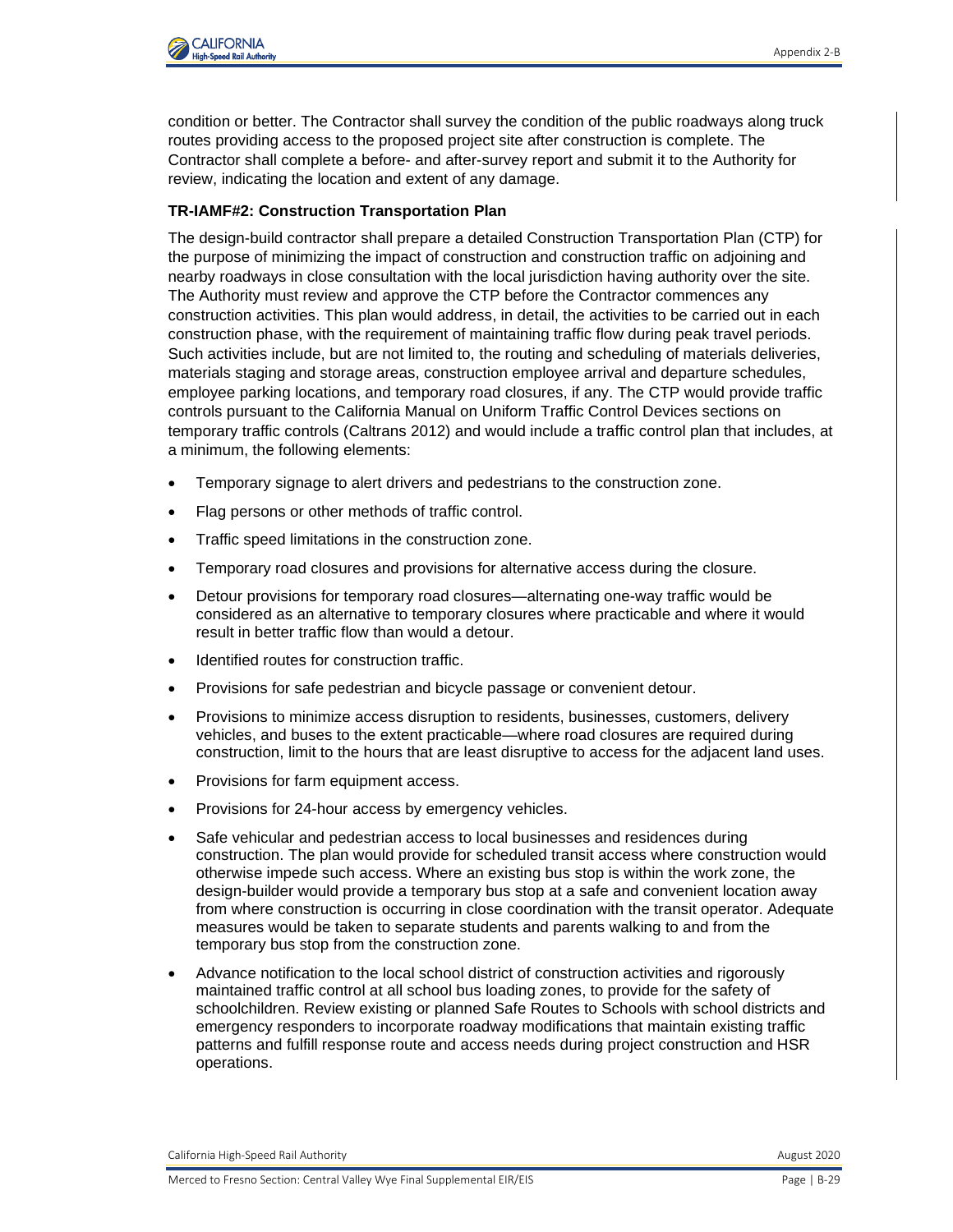

- Identification and assessment of the potential safety risks of project construction to children, especially in areas where the project is located near homes, schools, day care centers, and parks.
- Promotion of child safety within and near the project area. For example, crossing guards could be provided in areas where construction activities are located near schools, day care centers, and parks.

CTPs would consider and account for the potential for overlapping construction projects.

## **TR-IAMF#3: Off-Street Parking for Construction-Related Vehicles**

The Contractor shall identify adequate off-street parking for all construction-related vehicles throughout the construction period to minimize impacts to public on-street parking areas. If adequate parking cannot be provided on the construction sites, the Contractor shall designate a remote parking area and arrange for the use a shuttle bus to transfer construction workers to/from the job site. This measure shall be addressed in the CTP.

## **TR-IAMF#4: Maintenance of Pedestrian Access**

The Contractor shall prepare specific construction management plans to address maintenance of pedestrian access during the construction period. Actions that limit pedestrian access would include, but not be limited to, sidewalk closures, bridge closures, crosswalk closures or pedestrian rerouting at intersections, placement of construction-related material within pedestrian pathways or sidewalks, and other actions that may affect the mobility or safety of pedestrians during the construction period. If sidewalks are maintained along the construction site frontage, provide covered walkways and fencing. The plan objective shall be to maintain pedestrian access where feasible (i.e., meeting design, safety, Americans with Disabilities Act (ADA) requirements). This measure shall be addressed in the CTP.

## **TR-IAMF#5: Maintenance of Bicycle Access**

The Contractor shall prepare specific construction management plans to address maintenance of bicycle access during the construction period. Actions that limit bicycle access would include, but not be limited to, bike lane closures or narrowing, closure or narrowing of streets that are designated bike routes, bridge closures, placement of construction-related materials within designated bike lanes or along bike routes, and other actions that may affect the mobility or safety of bicyclists during the construction period. Maintain bicycle access where feasible (i.e., meeting design, safety, ADA requirements). This measure shall be addressed in the CTP.

## **TR-IAMF#6: Restriction on Construction Hours**

The Contractor shall limit construction material deliveries between 7 a.m. and 9 a.m. and between 4 p.m. and 6 p.m. on weekdays to minimize impacts to traffic on roadways. The contractor shall limit the number of construction employees arriving or departing the site between the hours of 7 a.m. and 8:30 a.m. and 4:30 p.m. and 6 p.m. Areas where these restrictions would be implemented would be determined as part of the CTP. Based on Authority review of the CTP the restricted hours maybe altered due to local travel patterns.

## **TR-IAMF#7: Construction Truck Routes**

The Contractor shall deliver all construction-related equipment and materials on the appropriate truck routes and shall prohibit heavy-construction vehicles from using alternative routes to get to the site. Truck routes would be established away from schools, day care centers, and residences, or along routes with the least impact if the Authority determines those areas are unavoidable. This measure shall be addressed in the CTP.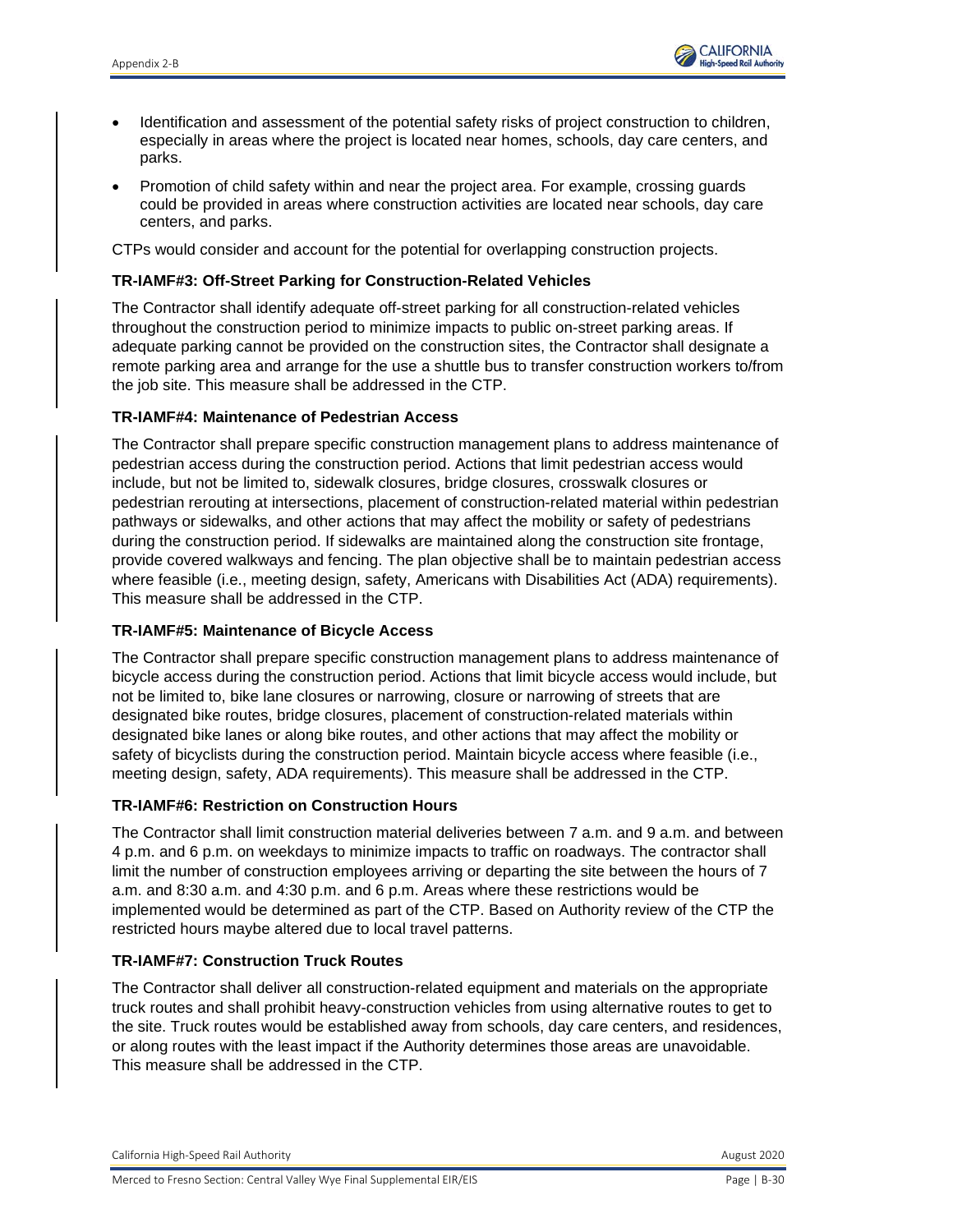

## **TR-IAMF#8: Construction during Special Events**

The Contractor shall provide a mechanism to prevent roadway construction activities from reducing roadway capacity during major athletic events or other special events that substantially (10 percent or more) increase traffic on roadways affect by project construction. Mechanisms include the presence of police officers directing traffic, special-event parking, use of within-thecurb parking, or shoulder lanes for through-traffic and traffic cones. This measure shall be addressed in the CTP.

## **TR-IAMF#9: Protection of Freight and Passenger Rail during Construction**

The Contractor shall repair any structural damage to freight or public railways that may occur during the construction period, and return any damaged sections to their original structural condition. If necessary, during construction, a "shoofly" track would be constructed to allow existing train lines to bypass any areas closed for construction activities. Upon completion, tracks would be opened and repaired; or new mainline track would be constructed, and the "shoofly" would be removed. Contractor repair responsibility would be included in the design/build contract.

## **TR-IAMF#10: Maintenance of Transit Access**

The Contractor shall prepare specific construction management plans to address maintenance of transit access during the construction period. Actions that limit transit access would include, but not be limited to, roadway lane closures or narrowing, closure or narrowing of streets that are designated transit routes, bus stop closures, bridge closures, placement of construction-related materials within designated transit lanes, bus stop or layover zones or along transit routes, and other actions that may affect the mobility or safety of bus transit during the construction period. Maintain transit access where feasible (i.e., meeting design, safety, ADA requirements). This measure shall be addressed in the CTP.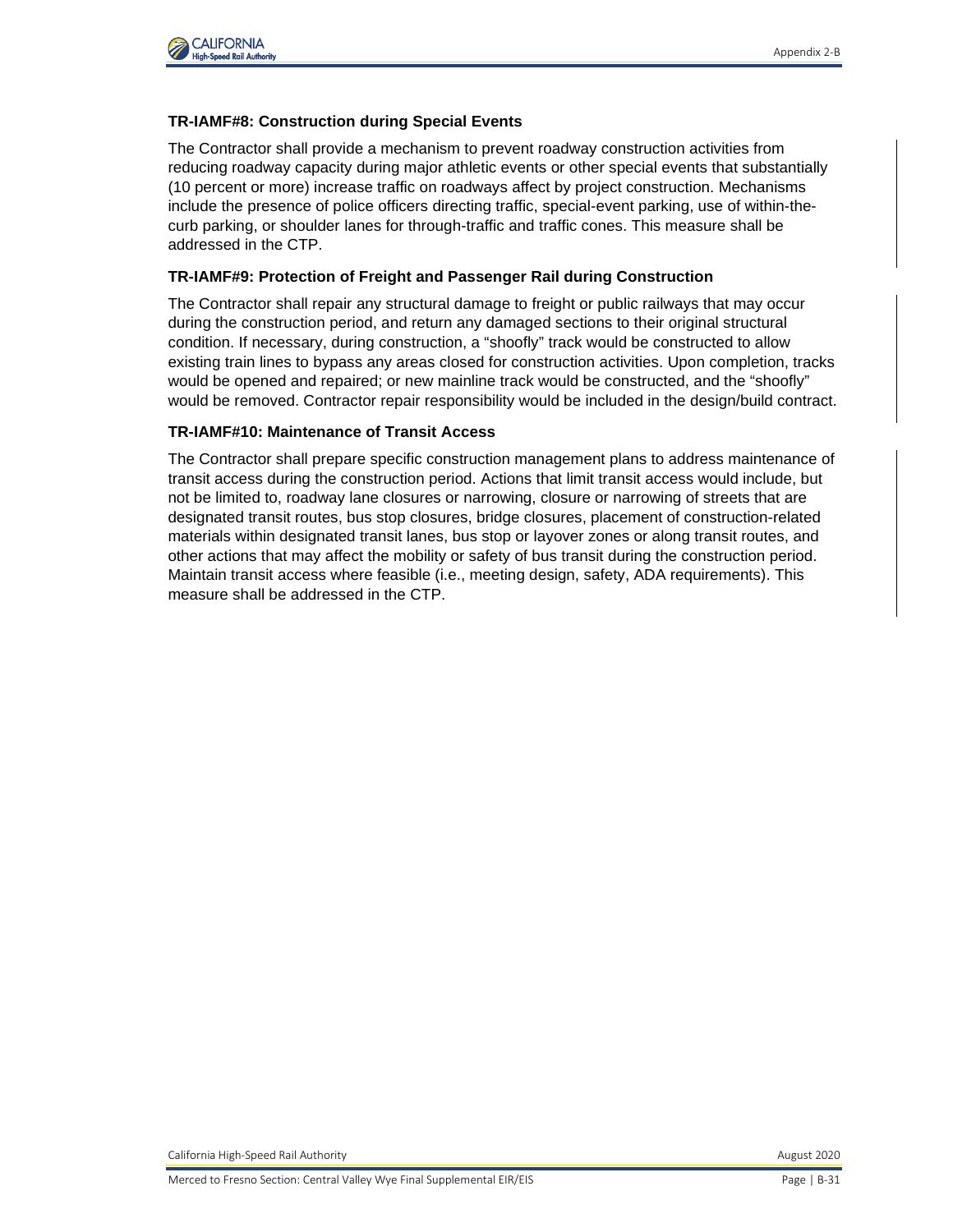

## **References**

| Authority  | California High-Speed Rail Authority    |
|------------|-----------------------------------------|
| Caltrans   | California Department of Transportation |
| FRA        | <b>Federal Railroad Administration</b>  |
| <b>SVP</b> | Society of Vertebrate Paleontology      |

- California High-Speed Rail Authority (Authority). 2008. *HST Station Area Development Policies*. May 14, 2008.
- ———. 2011a. *Aesthetic Guidelines for Non-Station Structures Technical Memorandum 200.06.*  November.
- ———. 2011b. *California High-Speed Train Project Urban Design Guidelines.* March.
- ———. 2011c. *Hydraulics and Hydrology Design Guidelines Technical Memorandum 2.6.5.* May.
- ———. 2012. *Bay Area to Central Valley High-Speed Train (HST) Partially Revised Final Program Environmental Impact Report (EIR).* Sacramento, CA. April 2012.
- ———. 2013a. *Your Rights and Benefits as a Displacee Under the Uniform Relocation Assistance Program (Residential).* July 2013. [www.hsr.ca.gov/docs/programs/private\\_property/RAP\\_Information\\_for\\_Residential.pdf](http://www.hsr.ca.gov/docs/programs/private_property/RAP_Information_for_Residential.pdf) (accessed September 23, 2015).
- ———. 2013b. *Your Rights and Benefits as a Displacee Under the Uniform Relocation Assistance Program (Mobile Home).* July 2013. [www.hsr.ca.gov/docs/programs/private\\_property/RAP\\_Information\\_for\\_Mobile\\_Homes.p](file://icf-hq.icfconsulting.com/share/Business%20Ops/EE&T/E&P/P-Drive/California%20High-Speed%20Rail%20Authority/M_to_F/03_Reports/EIR-EIS/Draft/2_Alts/Apps/www.hsr.ca.gov/docs/programs/private_property/RAP_Information_for_Mobile_Homes.pdf) [df](file://icf-hq.icfconsulting.com/share/Business%20Ops/EE&T/E&P/P-Drive/California%20High-Speed%20Rail%20Authority/M_to_F/03_Reports/EIR-EIS/Draft/2_Alts/Apps/www.hsr.ca.gov/docs/programs/private_property/RAP_Information_for_Mobile_Homes.pdf) (accessed September 23, 2015).
- ———. 2013c. *Your Rights and Benefits as a Displacee Under the Uniform Relocation Assistance Program (Business, Farm or Nonprofit Organization).* July 2013. www.hsr.ca.gov/docs/programs/private\_property/RAP\_Information\_for\_Business.pdf (accessed September 23, 2015).
- California High-Speed Rail Authority and Federal Railroad Administration (Authority and FRA). 2005. Final Program Environmental Impact Report (EIR)/Environmental Impact Statement (EIS) for the Proposed California High-Speed Train System. Sacramento, CA and Washington, DC.
- ———. 2008*. Final Bay Area to Central Valley High-Speed Train (HST) Program Environmental Impact Report/Environmental Impact Statement (EIR/EIS)*. Sacramento, CA and Washington, DC.
- California Department of Transportation (Caltrans). 2003a. *Construction Site Best Management Practice (BMP) Field Manual and Troubleshooting Guide.* January 2003. Available: [http://www.dot.ca.gov/hq/construc/stormwater/BMP\\_Field\\_Manual\\_Master\\_5x8\\_revision5](http://www.dot.ca.gov/hq/construc/stormwater/BMP_Field_Manual_Master_5x8_revision5.pdf) [.pdf](http://www.dot.ca.gov/hq/construc/stormwater/BMP_Field_Manual_Master_5x8_revision5.pdf) Accessed: June 22, 2018.
- *———.* 2003b. *Construction Site Best Management Practices.* March 2003. Available: [http://www.dot.ca.gov/hq/construc/stormwater/CSBMPM\\_303\\_Final.pdf.](http://www.dot.ca.gov/hq/construc/stormwater/CSBMPM_303_Final.pdf) Accessed: June 22, 2018.
- *———.* 2010*.Maintenance Manual.* Available: [http://www.dot.ca.gov/hq/maint/manual/maintman.htm.](http://www.dot.ca.gov/hq/maint/manual/maintman.htm) Accessed: June 22, 2018.
- *———.* 2014a*. Field Guide to Construction Site Dewatering*. June 2014. Available: [http://www.dot.ca.gov/hq/construc/stormwater/field-guide-to-construction-site](http://www.dot.ca.gov/hq/construc/stormwater/field-guide-to-construction-site-dewatering.pdf)[dewatering.pdf.](http://www.dot.ca.gov/hq/construc/stormwater/field-guide-to-construction-site-dewatering.pdf) Accessed: June 22, 2018.